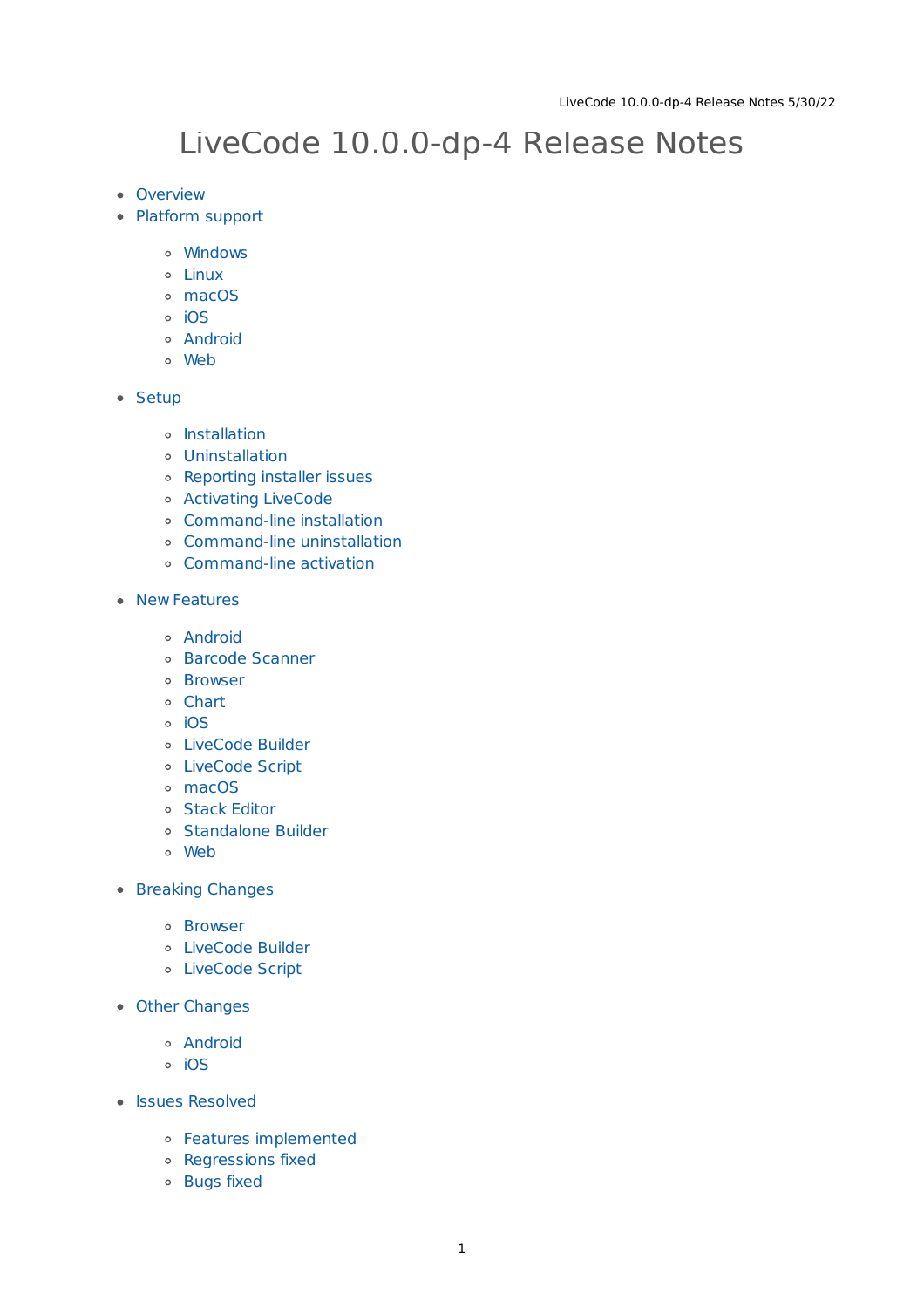### • [Previous](#page-23-0) release notes

# <span id="page-1-0"></span>**Overview**

This document describes all the changes that have been made for LiveCode 10.0.0-dp-4, including bug fixes and new syntax.

# <span id="page-1-1"></span>Platform support

The engine supports a variety of operating systems and versions. This section describes the platforms that we ensure the engine runs on without issue (although in some cases with reduced functionality).

## <span id="page-1-2"></span>**Windows**

LiveCode supports the following versions of Windows:

- Windows 7 (both 32-bit and 64-bit)
- Windows Server 2008
- Windows 8.x (Desktop)
- Windows 10
- Windows 11

**Note:** On 64-bit Windows installations, LiveCode can run either as a 32-bit application through the WoW layer or as a native 64-bit Windows application, depending on the installer that is chosen.

## <span id="page-1-3"></span>**Linux**

LiveCode supports the following Linux distributions, on 32-bit or 64-bit Intel/AMD or compatible processors:

- Ubuntu 14.04 and 16.04
- $\bullet$  Fedora 23 & 24
- Debian 7 (Wheezy) and 8 (Jessie) [server]
- CentOS 7 [server]

LiveCode may also run on Linux installations which meet the following requirements:

- Required dependencies for core functionality:
	- glibc 2.13 or later
	- o glib 2.0 or later
- Optional requirements for GUI functionality:
	- GTK/GDK 2.24 or later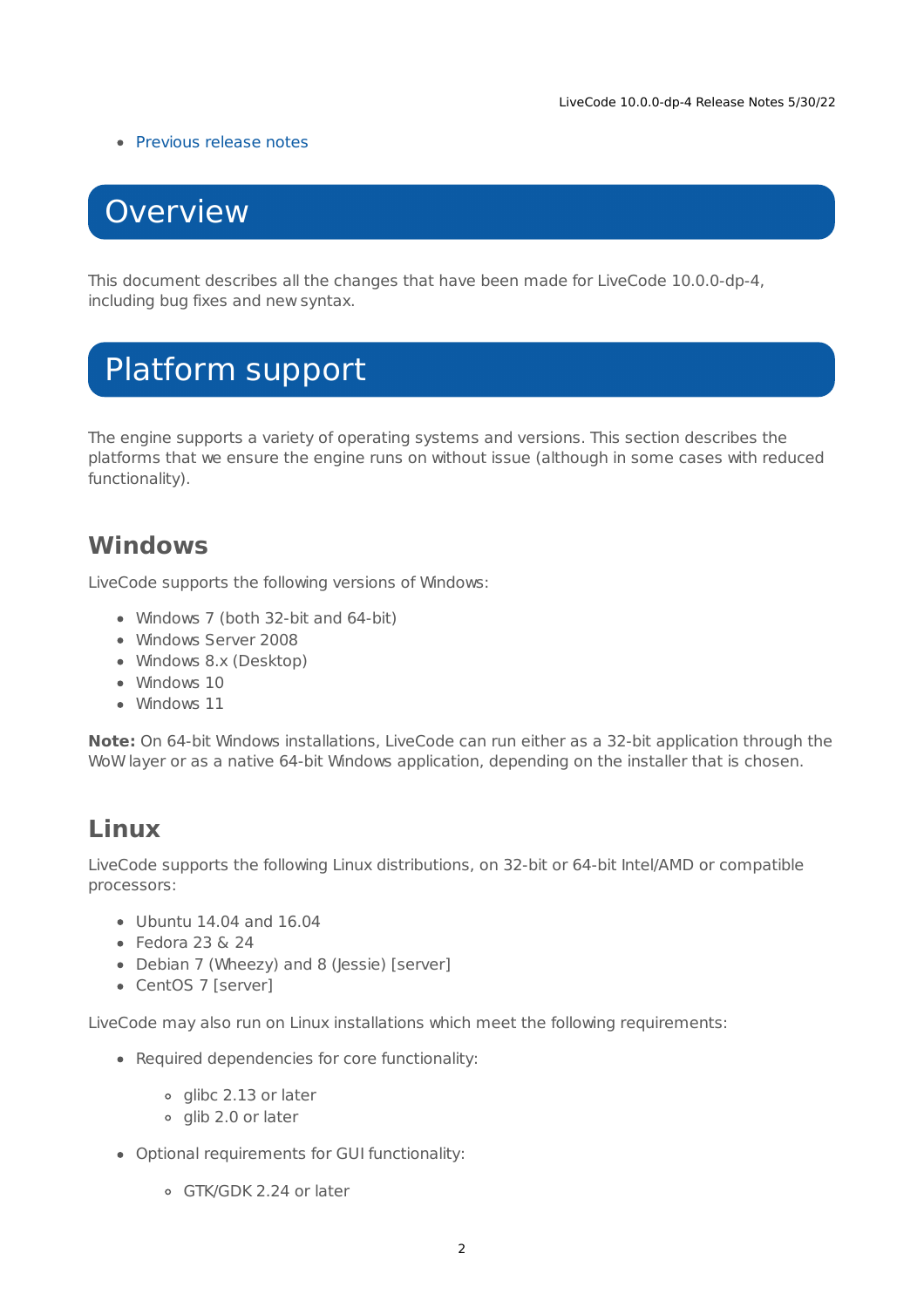- Pango with Xft support
- esd (optional, needed for audio output)
- mplayer (optional, needed for media player functionality)
- lcms (optional, required for color profile support in images)
- gksu (optional, required for privilege elevation support)

**Note:** If the optional requirements are not present then LiveCode will still run but the specified features will be disabled.

**Note:** The requirements for GUI functionality are also required by Firefox and Chrome, so if your Linux distribution runs one of those, it will run LiveCode.

## <span id="page-2-0"></span>**macOS**

The macOS engine supports Intel architecture machines running the following operating system versions:

- 10.9.x (Mavericks)
- 10.10.x (Yosemite)
- $\bullet$  10.11.x (El Capitan)
- $\bullet$  10.12.x (Sierra)
- 10.13.x (High Sierra)
- $\bullet$  10.14.x (Mojave)
- $\bullet$  10.15.x (Catalina)
- $\bullet$  11.x (Big Sur)
- 12.x (Monterey)

The macOS engine supports Apple architecture machines running the following operating system versions:

- $\bullet$  11. $\times$  (Big Sur)
- 12.x (Monterey)

**Note:** Apple architecture support is currently experimental. To run the IDE using Apple architecture (on supported machines), you must toggle the Open using Rosetta option to off in the LiveCode.app bundle's Get Info pane in Finder. To build a standalone with native Apple architecture support you must explicitly choose the macOS Apple option in standalone settings.

## <span id="page-2-1"></span>**iOS**

iOS deployment is possible when running LiveCode IDE on a Mac, and provided Xcode is installed and has been set in LiveCode Preferences (in the Mobile Support pane).

Currently, the supported versions of Xcode are:

- Xcode 10.1 on MacOS 10.13 (Note: You need to upgrade to 10.13.4)
- Xcode 11.3 on MacOS 10.14 (Note: You need to upgrade to 10.14.4)
- Xcode 12.4 on MacOS 10.15 and above (Note: You need to upgrade to 10.15.4)
- $\bullet$  Xcode 13.2 on MacOS 11 and above (Note: You need to upgrade to  $11.3+)$

It is also possible to set other versions of Xcode, to allow testing on a wider range of iOS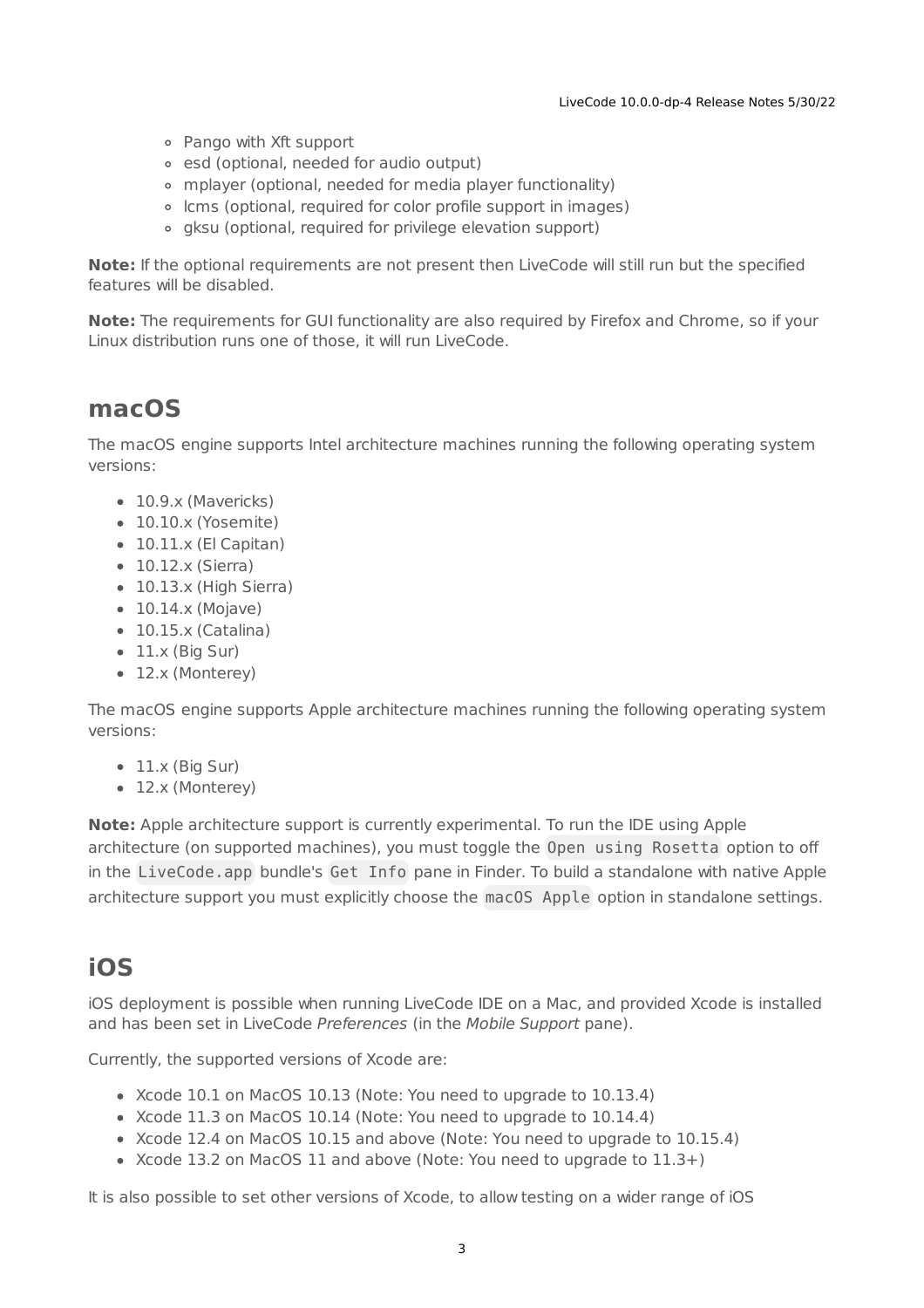simulators. For instance, on MacOS 10.14 (High Sierra), you can add Xcode 10.1 in the Mobile Support preferences, to let you test your stack on the iOS Simulator 12.1.

We currently support building against the following versions of the iOS SDK:

- 12.1 (included in Xcode 10.1)
- 13.2 (included in Xcode 11.3)
- 14.4 (included in Xcode 12.4)
- 15.2 (included in Xcode 13.2)

## <span id="page-3-0"></span>**Android**

LiveCode allows you to save your stack as an Android application, and also to deploy it on an Android device or simulator from the IDE.

Android deployment is possible from Windows, Linux and Mac OSX.

The Android engine supports devices using x86, x86-64, ARM and ARM64 processors. It will run on the following versions of Android:

- $\bullet$  5.0-5.1 (Lollipop)
- 6.0 (Marshmallow)
- 7.x (Nougat)
- $\bullet$  8.x (Oreo)
- 9.0 (Pie)
- $\bullet$  10.0 (Q)
- $\bullet$  11.0 (R)

To enable deployment to Android devices, you need to download the [Android](https://developer.android.com/sdk/index.html#Other) SDK, and then use the 'Android SDK Manager' to install:

- the latest "Android SDK Tools"
- the latest "Android SDK Platform Tools"

You also need to install the Java Development Kit (JDK). On Linux, this usually packaged as "openjdk". LiveCode requires JDK version 1.6 or later.

Once you have set the path of your Android SDK in the "Mobile Support" section of the LiveCode IDE's preferences, you can deploy your stack to Android devices.

Some users have reported successful Android Watch deployment, but it is not officially supported.

## <span id="page-3-1"></span>**Web**

LiveCode applications can be deployed to run in a web browser, by running the LiveCode engine in JavaScript and using modern HTML5 JavaScript APIs.

Web deployment does not require any additional development tools to be installed.

LiveCode Web standalone applications are currently supported for running in recent versions of [Mozilla](https://www.mozilla.org/firefox/new/) Firefox, Google [Chrome](https://www.google.com/chrome/) or [Safari](https://support.apple.com/HT204416). For more information, please see the "Web Deployment" guide in the LiveCode IDE.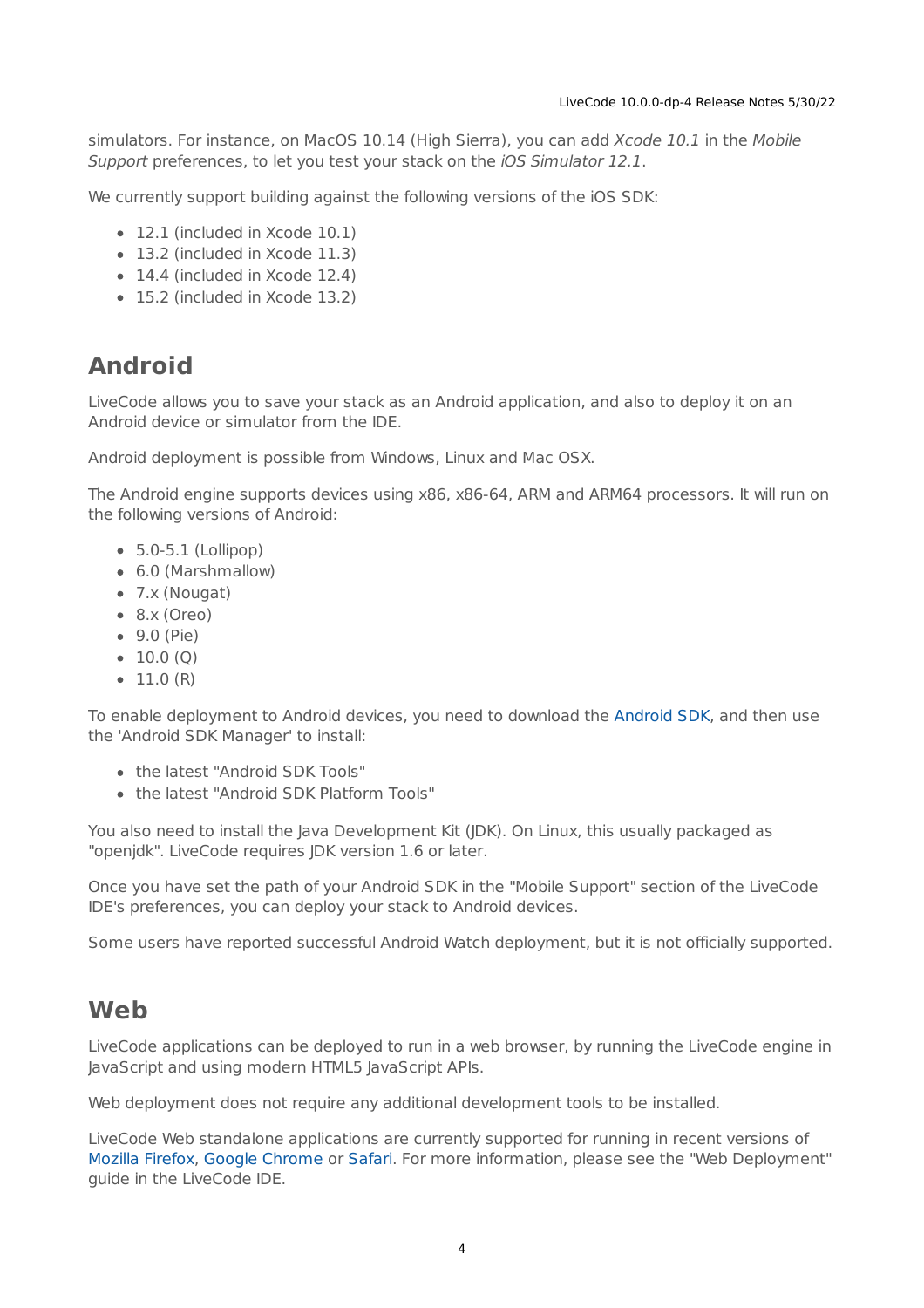# <span id="page-4-0"></span>**Setup**

## <span id="page-4-1"></span>**Installation**

Each version of LiveCode installs can be installed to its own, separate folder. This allow multiple versions of LiveCode to be installed side-by-side. On Windows (and Linux), each version of LiveCode has its own Start Menu (or application menu) entry. On Mac OS X, each version has its own app bundle.

On Mac OS X, install LiveCode by mounting the .dmg file and dragging the app bundle to the Applications folder (or any other suitable location).

For Windows and Linux, the default installation locations when installing for "All Users" are:

| <b>Platform</b> | Path                                                                                  |
|-----------------|---------------------------------------------------------------------------------------|
|                 | Windows <x86 files="" folder="" program="">/RunRev/LiveCode <version></version></x86> |
| Linux           | /opt/livecode/livecode- <version></version>                                           |

The installations when installing for "This User" are:

| <b>Platform</b> | <b>Path</b>                                                                                                                |
|-----------------|----------------------------------------------------------------------------------------------------------------------------|
| Windows         | <user app="" data="" folder="" roaming="">/RunRev/Components/LiveCode<br/><math>&lt;</math>version<math>&gt;</math></user> |
| Linux           | ~/.runrev/components/livecode- <version></version>                                                                         |

**Note:** If installing for "All Users" on Linux, either the **gksu** tool must be available, or you must manually run the LiveCode installer executable as root (e.g. using **sudo** or **su**).

## <span id="page-4-2"></span>**Uninstallation**

On Windows, the installer hooks into the standard Windows uninstall mechanism. This is accessible from the "Add or Remove Programs" applet in the windows Control Panel.

On Mac OS X, drag the app bundle to the Trash.

On Linux, LiveCode can be removed using the setup.x86 or setup.x86 64 program located in LiveCode's installation directory.

## <span id="page-4-3"></span>**Reporting installer issues**

If you find that the installer fails to work for you then please report it using the LiveCode Quality Control Centre or by emailing [support@livecode.com.](http://quality.livecode.com)

Please include the following information in your report:

- Your platform and operating system version
- The location of your home or user folder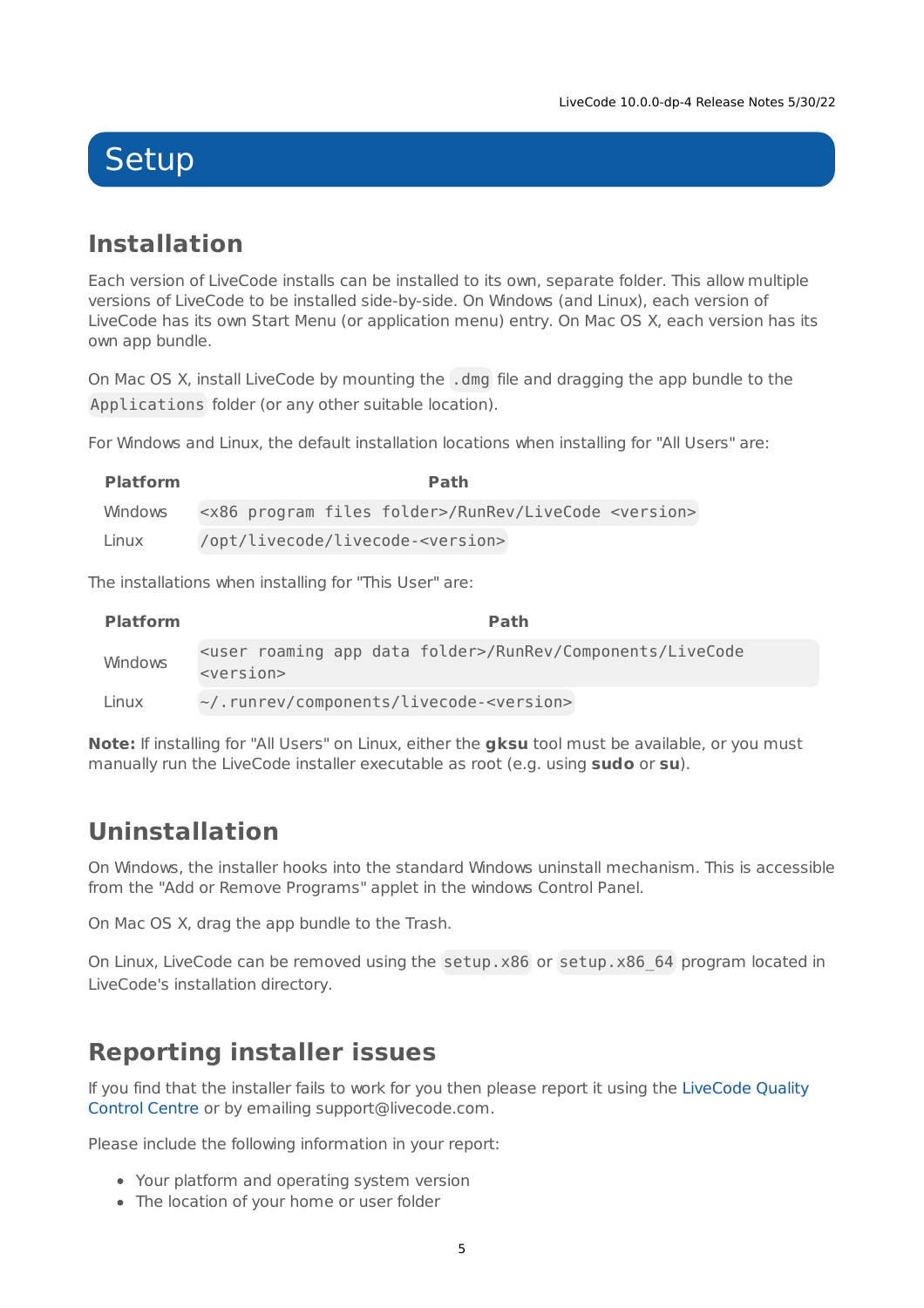- The type of user account you are using (guest, restricted, admin etc.)
- The installer log file.

The installer log file can be located as follows:

| <b>Platform</b> | Path                                                                                               |
|-----------------|----------------------------------------------------------------------------------------------------|
|                 | Windows 2000/XP <documents and="" folder="" settings="">/<user>/Local Settings/</user></documents> |
| Windows Vista/7 | <users folder="">/<user>/AppData/Local/RunRev/Logs</user></users>                                  |
| Linux           | <home>/.runrev/logs</home>                                                                         |

## <span id="page-5-0"></span>**Activating LiveCode**

The licensing system ties your product licenses to a customer account system, meaning that you no longer have to worry about finding a license key after installing a new copy of LiveCode. Instead, you simply have to enter your email address and password that has been registered with our customer account system and your license key will be retrieved automatically.

Alternatively it is possible to activate the product via the use of a specially encrypted license file. These will be available for download from the customer center after logging into your account. This method will allow the product to be installed on machines that do not have access to the internet.

### <span id="page-5-1"></span>**Command-line installation**

It is possible to invoke the installer from the command-line on Linux and Windows. When doing command-line installation, no GUI will be displayed. The installation process is controlled by arguments passed to the installer.

Run the installer using a command in the form:

```
<installer> install -ui [OPTION ...]
```
where <installer> should be replaced with the path of the installer executable or app (inside the DMG) that has been downloaded. The result of the installation operation will be written to the console.

The installer understands any of the following OPTION s:

| <b>Option</b>         | <b>Description</b>                                                                                                             |
|-----------------------|--------------------------------------------------------------------------------------------------------------------------------|
| -allusers             | Install the IDE for "All Users". If not specified, LiveCode will be installed<br>for the current user only.                    |
| desktopshortcut       | Place a shortcut on the Desktop (Windows-only)                                                                                 |
| -startmenu            | Place shortcuts in the Start Menu (Windows-only)                                                                               |
| -location<br>LOCATION | The folder to install into. If not specified, the LOCATION defaults to those<br>described in the "Installation" section above. |
|                       | The file to which to log installation actions. If not specified, no log is                                                     |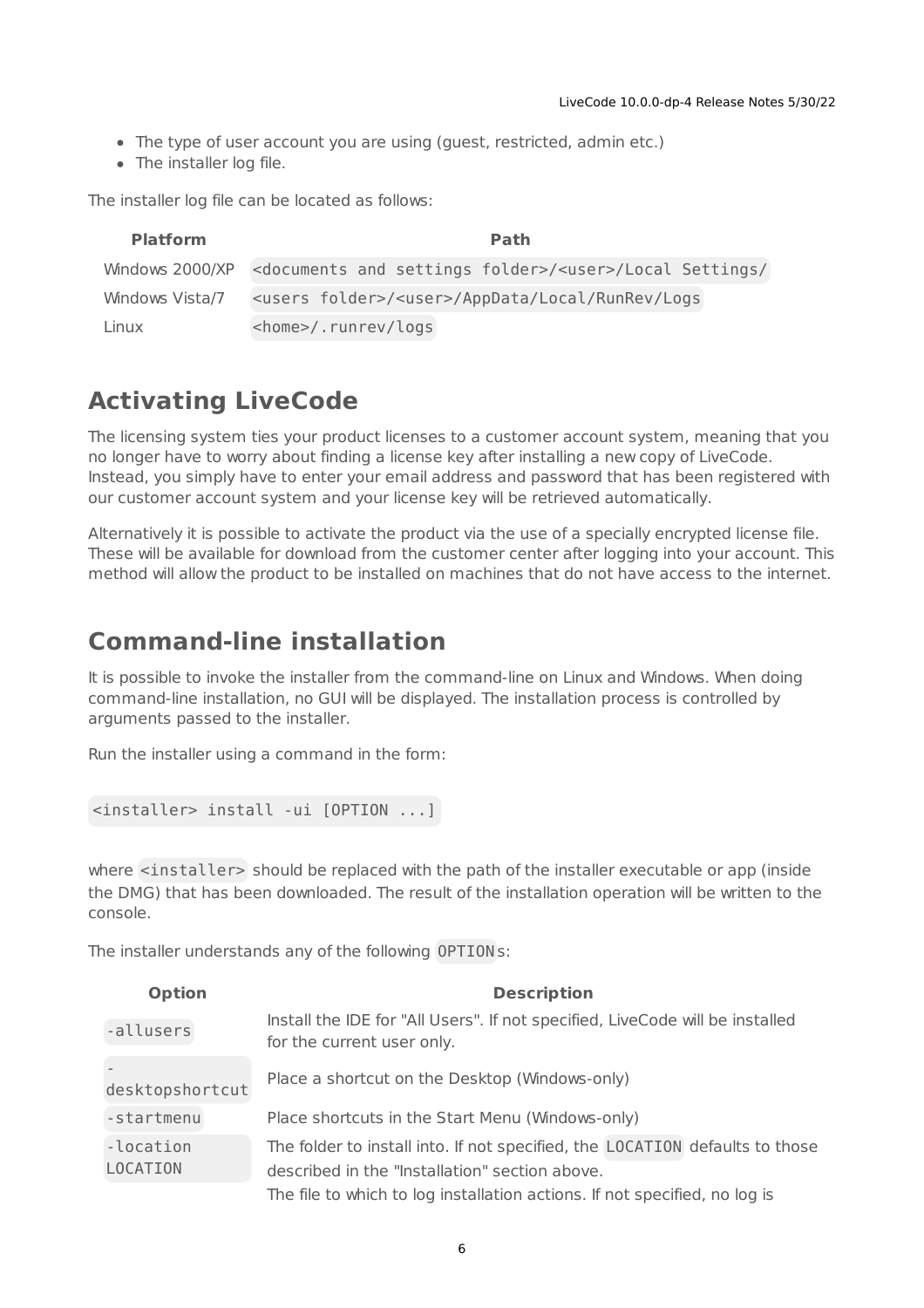$-$ log **O**p6FoHLE generated. **Description** 

**Note:** the command-line installer does not do any authentication. When installing for "All Users", you will need to run the installer command as an administrator.

As the installer is actually a GUI application, it needs to be run slightly differently from other command-line programs.

On Windows, the command is:

```
start /wait <installer> install -ui [OPTION ...]
```
### <span id="page-6-0"></span>**Command-line uninstallation**

It is possible to uninstall LiveCode from the command-line on Windows and Linux. When doing command-line uninstallation, no GUI will be displayed.

Run the uninstaller using a command of the form:

```
<uninstaller> uninstall -ui
```
Where is .setup.exe on Windows, and .setup.x86 on Linux. This executable, for both of the platforms, is located in the folder where LiveCode is installed.

The result of the uninstallation operation will be written to the console.

**Note:** the command-line uninstaller does not do any authentication. When removing a version of LiveCode installed for "All Users", you will need to run the uninstaller command as an administrator.

### <span id="page-6-1"></span>**Command-line activation**

It is possible to activate an installation of LiveCode for all users by using the command-line. When performing command-line activation, no GUI is displayed. Activation is controlled by passing command-line arguments to LiveCode.

Activate LiveCode using a command of the form:

```
<livecode> activate -file LICENSEFILE -passphrase SECRET
```
where <livecode> should be replaced with the path to the LiveCode executable or app that has been previously installed.

This loads license information from the manual activation file LICENSEFILE , decrypts it using the given SECRET passphrase, and installs a license file for all users of the computer. Manual activation files can be downloaded from the My [Products](https://livecode.com/account/products/livecode) page in the LiveCode account management site.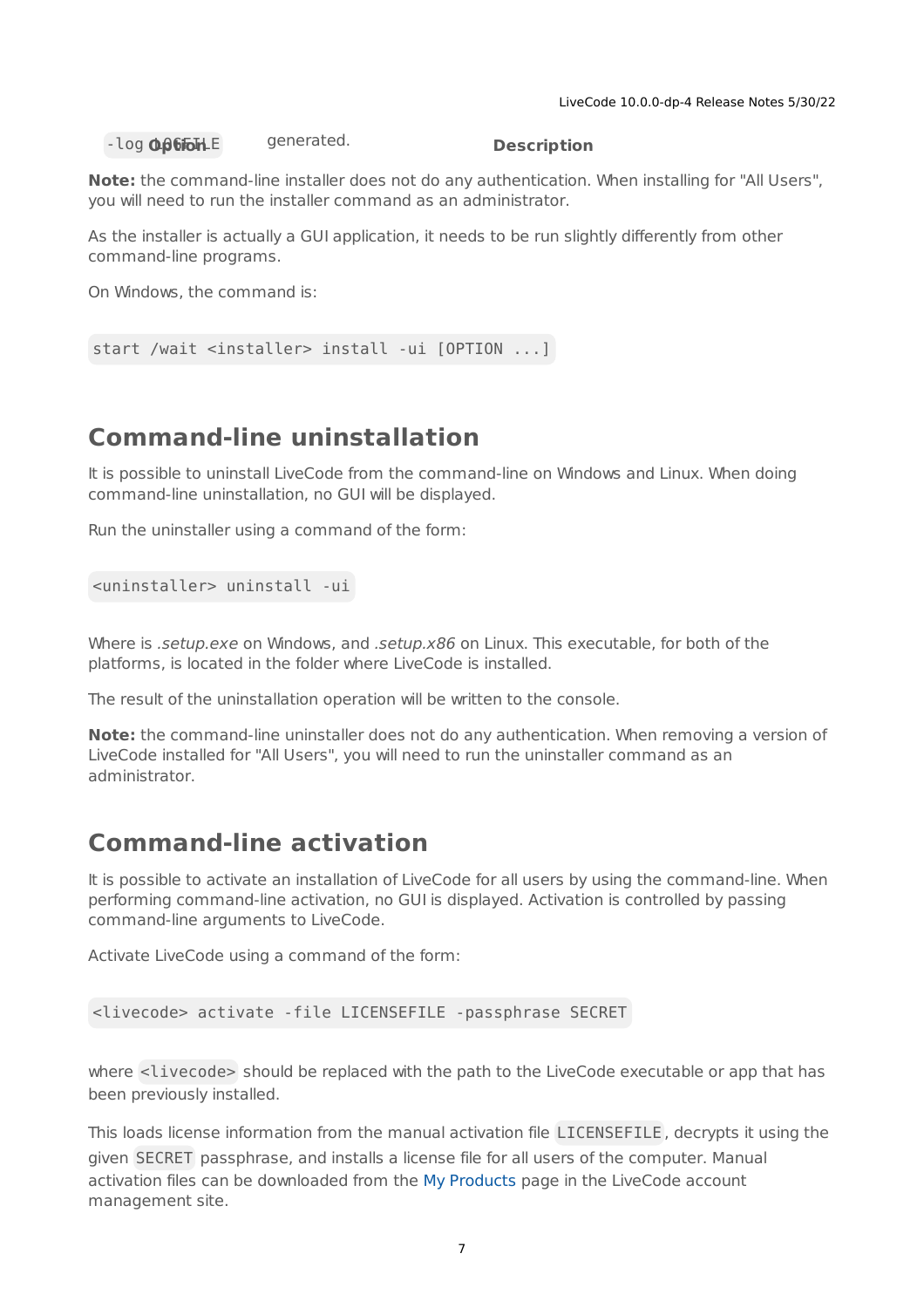It is also possible to deactivate LiveCode with:

<livecode> deactivate

Since LiveCode is actually a GUI application, it needs to be run slightly differently from other command-line programs.

On Windows, the command is:

```
start /wait <livecode> activate -file LICENSE -passphrase SECRET
start /wait <livecode> deactivate
```
On Mac OS X, you need to do:

```
<livecode>/Contents/MacOS/LiveCode activate -file LICENSE -passphrase SECRET
<livecode>/Contents/MacOS/LiveCode deactivate
```
# <span id="page-7-0"></span>New Features

### **Android**

### **Accelerated Rendering**

An OpenGL ES 3 implementation of the accelerated rendering backend has been added. This makes it possible for future versions of LiveCode to leverage the new technology to improve accelerated rendering performance. It also enables accelerated rendering to be used with Android emulators.

### <span id="page-7-1"></span>**Barcode Scanner**

#### **Android barcode snapshot clipping**

By default, if a snaphot is taken by the Android barcode scanner widget, the resulting image is clipped to the actual rect of the barcode. A new property clipSnapshots has been added which can be set to false to prevent this behavior, so that the resulting snapshot is the full image.

### <span id="page-7-2"></span>**Browser**

#### **Opaque property**

By default, browsers add a solid background to their content, even if that content does not specify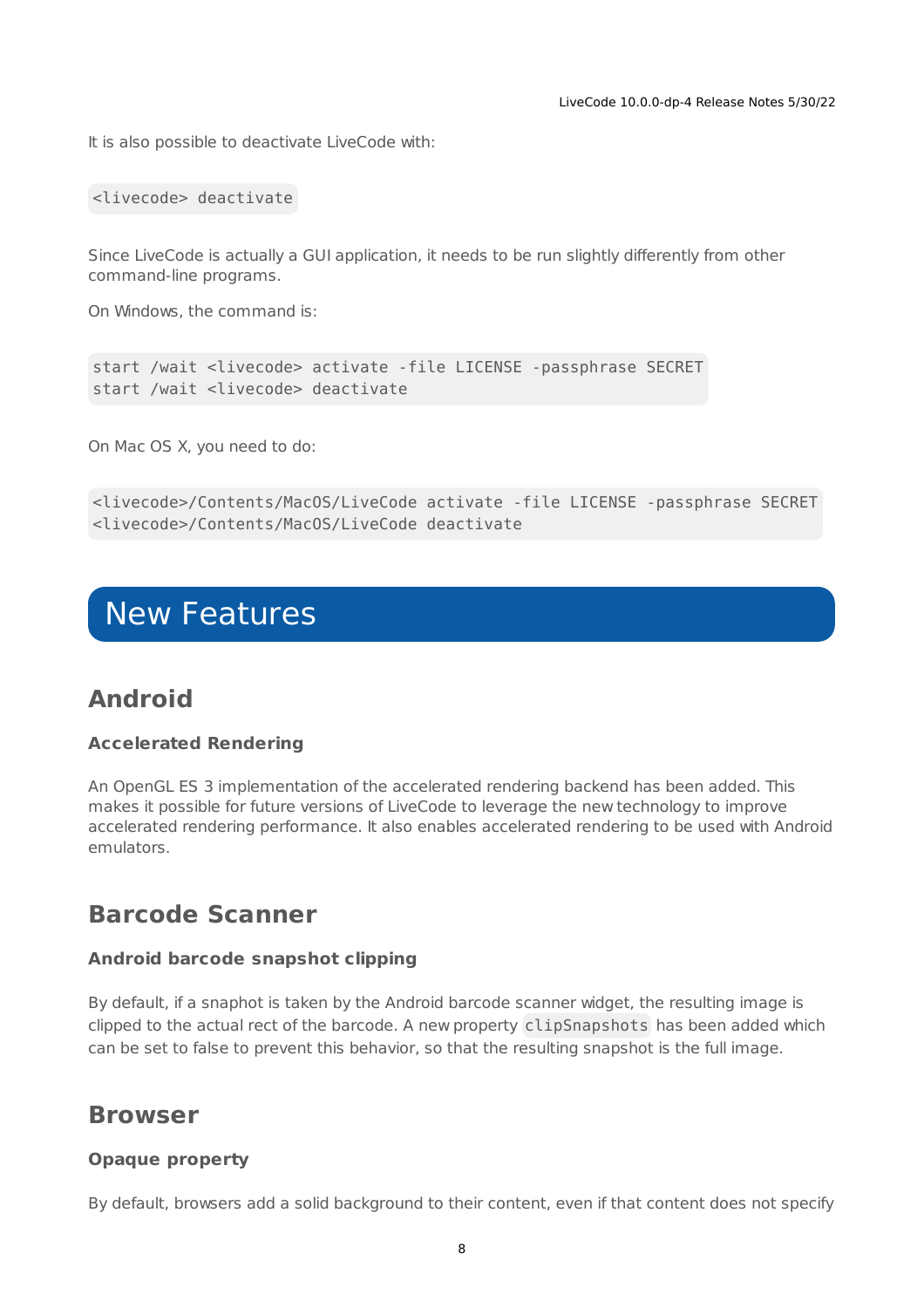a background via CSS styling. This means that they completely cover any content underneath them.

To control this behavior, the opaque property has been added to the browser widget.

When the property is set to true (the default), this default background will be drawn.

When the property is set to false, this default background will not be drawn and the browser content will be composited with the content underneath.

Note: Due to limitations of the browser frameworks used, setting the opaque property to false is only supported on macOS, iOS, Android and Web. It has no effect on Windows and Linux.

## <span id="page-8-0"></span>**Chart**

There is a preview of a new widget for displaying customizable charts now available on the tools palette.

The widget is based on the highly popular [chart.js](https://www.chartjs.org/), and allows easy addition of high-quality, animated charts to any stack.

There are a wide range of properties which can be used to control the type, look and content of the chart displayed - many of which are controllable by changing options on different panes of the property inspector while a chart widget is selected.

The data can be set by using either the **csvData** or **tsvData** properties (using comma-delimited or tab-delimited data respectively).

The type of chart being displayed is controlled using the **chartType** property with the options currently being line , bar , radar , donut , pie , polar , bubble or scatter .

If the chart type displays points, then the **pointStyle** and **pointRadius** properties can be used to control the shape and size of them.

All the colors used by the chart are customizable using a range of properties, such as **chartBackgroundColor**, **titleColor** and **gridLineColors**. In particular, the colors of things such as the sectors in pie charts or the bars in bar charts can be controlled using the **backgroundDataColors**.

Similarly, there are many properties allowing control over the text displayed on the chart, including the ability to configure the font, size and content of the title, subtitle, scales and legends.

For full details of all properties available, please look up the chart widget in the dictionary.

Note: The widget is still under intense development and as such there is a high chance that property names, features, and internal format may change in incompatible ways in subsequent DPs.

## **iOS**

### **Accelerated Rendering**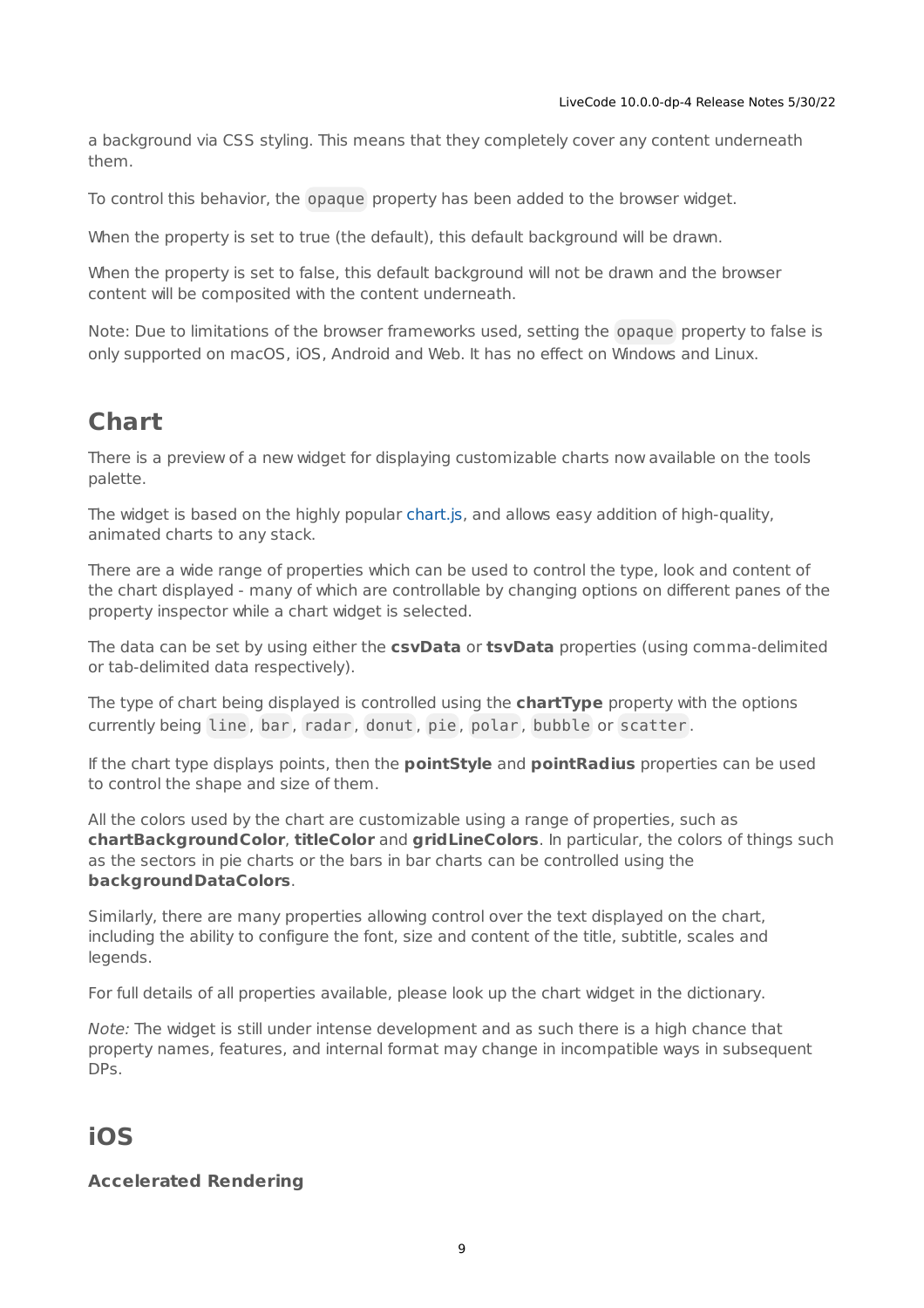An OpenGL ES 3 implementation of the accelerated rendering backend has been added. This makes it possible for future versions of LiveCode to leverage the new technology to improve accelerated rendering performance.

## <span id="page-9-0"></span>**LiveCode Builder**

### **Starting Android activities and receiving results**

A new Android-specific utility handler StartActivityForResult has been added which starts an activity defined by a specific Intent and calls a provided callback when the activity returns with any results it generates.

For more details see the entry for StartActivityForResult in the android-utils section of the LiveCode Builder dictionary.

### **Canvas current transform**

New syntax has been added to enable getting the current transform of a canvas.

The canvas device transform property returns the affine transform from logical units to backing device pixels.

### **Text encoding and decoding**

New syntax has been added to allow encoding strings to, and from, a variety of different text encodings.

The encode using <text-encoding> statement encodes a string to binary data, and the decode using <text-encoding> statement does the converse. In both cases, how characters map to bytes is determined by the specified text-encoding :

- ascii : the 7-bit ASCII character set
- native : the native character set of the platform ( MacRoman on macOS and iOS, Windows-1252 on Windows, and ISO8859-1 on Android, Linux and Web).
- utf8 : the utf-8 encoding
- utf16 : the utf-16 encoding in the byte order of the platform
- utf16le , utf16be : the utf-16 encoding in little-endian and big-endian byte order respectively
- utf32 : the utf-32 encoding in the byte order of the platform
- utf32le , utf32be : the utf-32 encoding in little-endian and big-endian byte order respectively

In cases where characters cannot be encoded into the specified text encoding, the character is encoded as ? .

Example: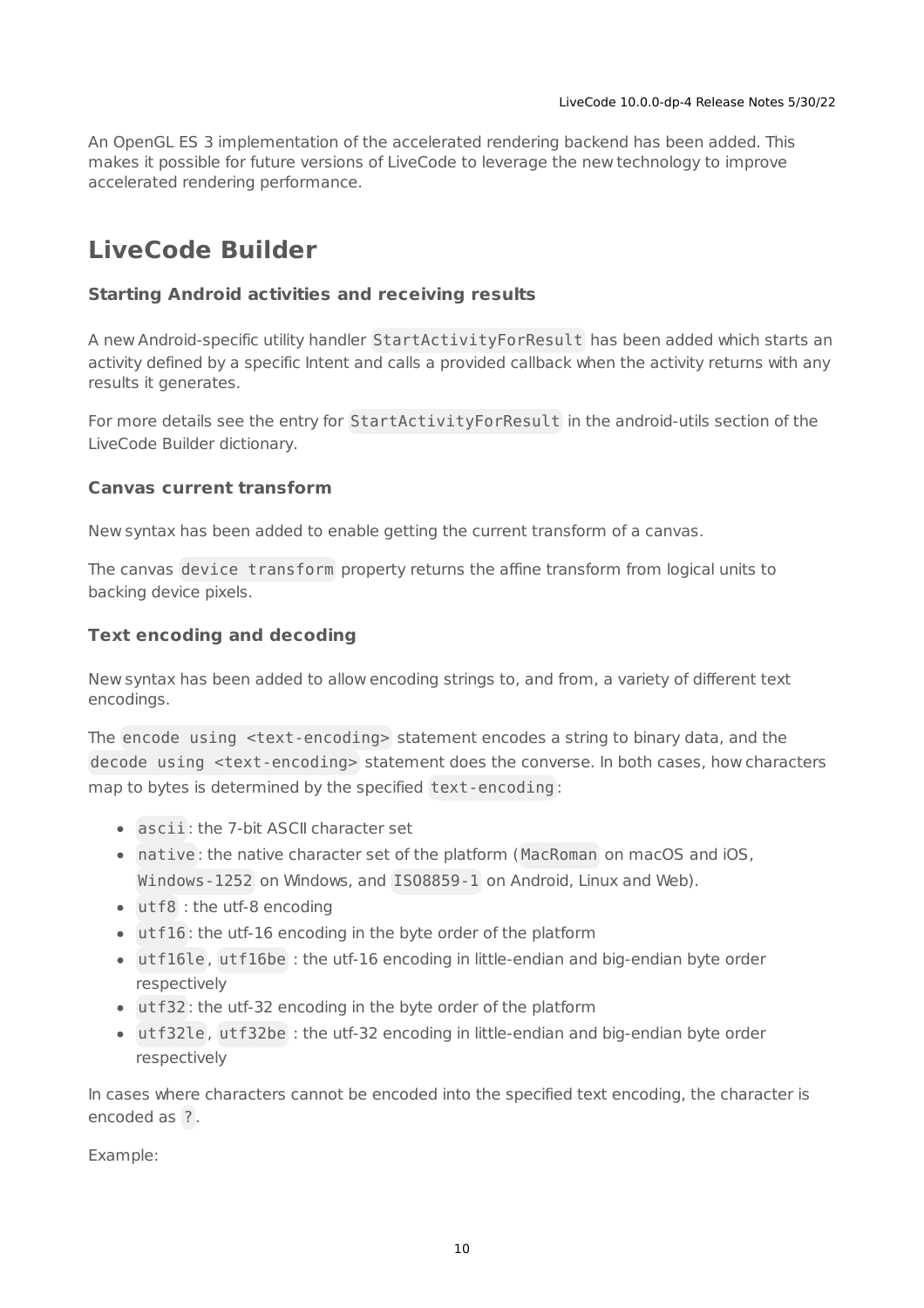encode "lorem ipsum" using utf8 decode the result using utf8 into tFooString

### **Conversion between JObjectArray and List**

Syntax for converting between a JObjectArray and a List of JObject s has been added to the Java utility library.

- The alias JObjectArray has been added to aid readability
- ListToJObjectArray converts a List of JObjects to a JObjectArray
- ListFromJObjectArray converts a JObjectArray to a List of JObjects

#### **Custom property set access**

New syntax has been added to allow getting and setting properties in specific custom property sets.

Example :

```
get property "uProp" of set "cSet" of my script object
set property "uProp" of set "cSet" of my script object to 0
```
#### **Base64 encoding and decoding**

New syntax has been added to allow encoding to, and decoding from, base64.

The encode using base64 statement encodes binary data to a string, and the decode using base64 statement does the converse.

The format of the base64 encoding is that as defined by RFC2045.

Example:

encode the contents of file "foo.bin" using base64 decode the result using base64 into tFooBinData

#### **Canvas effect layer bounds**

New syntax has been added to the Canvas library to allow specifying the drawing boundary when beginning a new layer for an effect. This should be a rectangle signifying the bounds of any drawing performed on the layer.

This information allows the canvas library to limit the amount of memory allocated to the new layer by restricting the size of its backing buffer to only that area required to correctly render effects based on the given drawing bounds.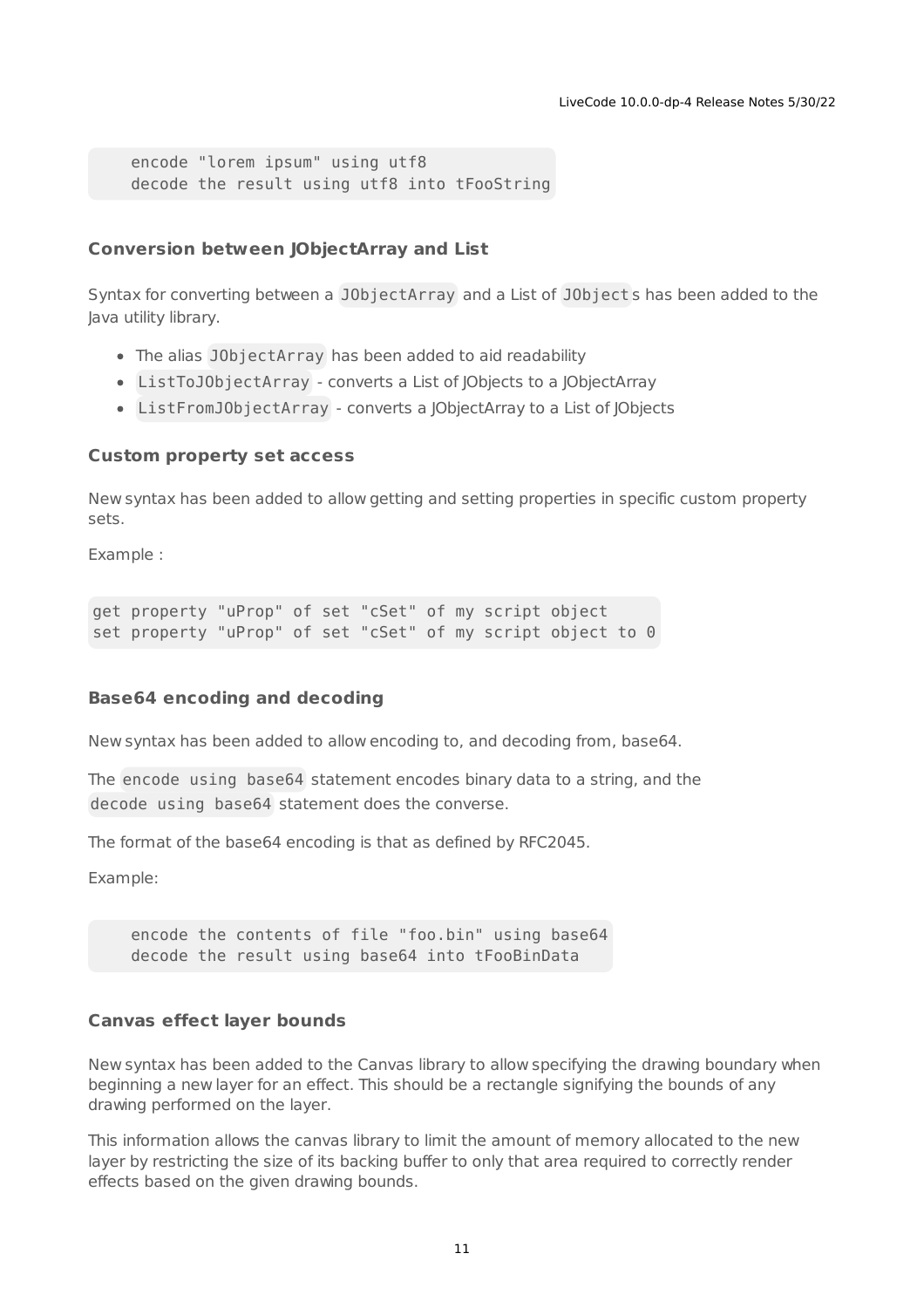Example:

```
public handler OnPaint
   // initialize effect
   variable tProps as Array
   put color [0,0,0,0.5] into tProps["color"]
   put "source over" into tProps["blend mode"]
   put 0 into tProps["spread"]
   put 3 into tProps["size"]
    put 25 into tProps["distance"]
   put 45 into tProps["angle"]
   variable tShadow as Effect
   put outer shadow effect with properties tProps into tShadow
   // initialize shape bounds
   variable tBounds as Rectangle
   put rectangle [25, 25, 75, 75] into tBounds
   // draw rounded rectangle with shadow
   begin layer with tShadow for tBounds on this canvas
    fill rounded rectangle path of tBounds on this canvas
    end layer on this canvas
end handler
```
### **Wrapping handlers as JS functions**

The Web-specific utility function HandlerAsJSFunction has been updated to allow any handler to be wrapped as a JS function, instead of just those of type JSEventHandler .

#### **Image validity**

New syntax has been added to allow querying an image to determine if it contains valid data.

The image is valid operator returns a boolean value indicating whether or not its data is valid.

### <span id="page-11-0"></span>**LiveCode Script**

#### **Aspect-ratio preserving iconGravity options**

The iconGravity of a button can now be set to resizeAspect or resizeAspectFill. Both of these options cause the icon to be scaled whilst maintaining aspect ratio.

If resizeAspect is used then the icon is scaled as much as possible so that no part of it is clipped by the button's bounds.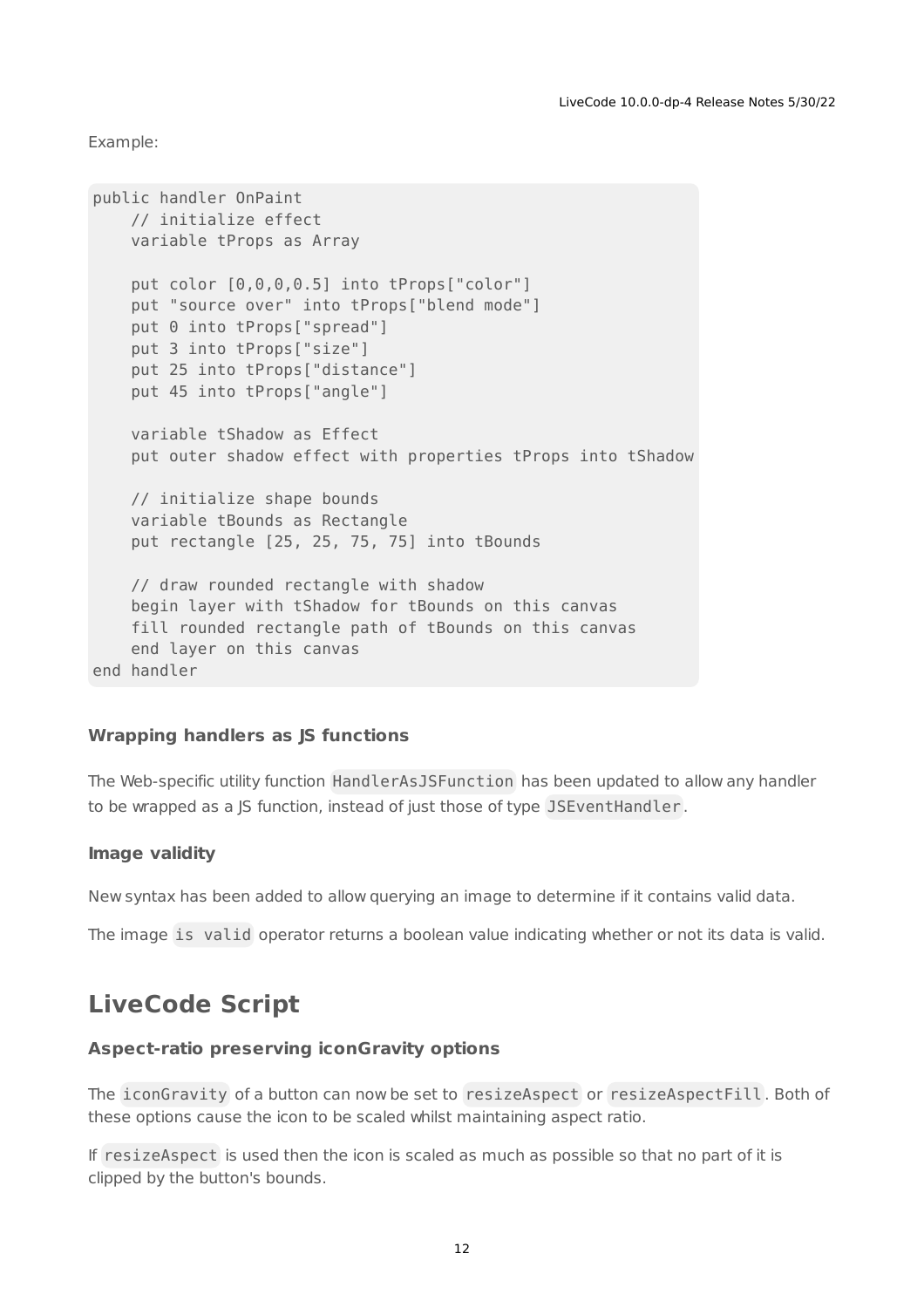If resizeAspectFill is used then the icon is scaled to fill the button's bounds, potentially causing parts of the image to be clipped.

#### **Sequence literals**

New syntax has been added to allow sequence-style arrays to be expressed as literal values, instead of having to construct them explicitly using the put command.

A sequence literal is delimited by [ and ] , with a comma-separated list of element expressions with optional trailing comma. e.g.

```
get [] -- empty sequence
get [ 1 ] -- sequence with one element
get [ 1, 2, ] -- sequence with two elements
```
The result of a sequence literal being evaluated is an array with integer keys from one up to the number of element expressions specified. Element expressions are evaluated from left to right.

A sequence literal expression is equivalent to a sequence of put statements. For example:

```
get [ 1, sin(0.5), cos(0.5), 1 ]
```
Produces the same result as the sequence of commands:

```
put 1 into it[1]
put sin(0.5) into it[2]
put cos(0.5) into it[3]
put 1 into it[4]
```
There is no restriction on the kind of expression which can be specified for each element.

#### **Dictionary literals**

New syntax has been added to allow dictionary-style arrays to be expressed as literal values, instead of having to construct them explicitly using the put command.

A dictionary literal is delimited by  $\{$  and  $\}$ , with a comma-separated list of key-value pairs with an optional trailing comma. Keys must be either string or integer literals. e.g.

get {} -- empty array get { "foo": 1 } -- array with one entry  $get \{ 1: "foo" \} -- array with one entry$ get { "foo": 1, 1: "foo", } -- array with two entries

The result of a dictionary literal being evaluated is an array with each specified key mapping to the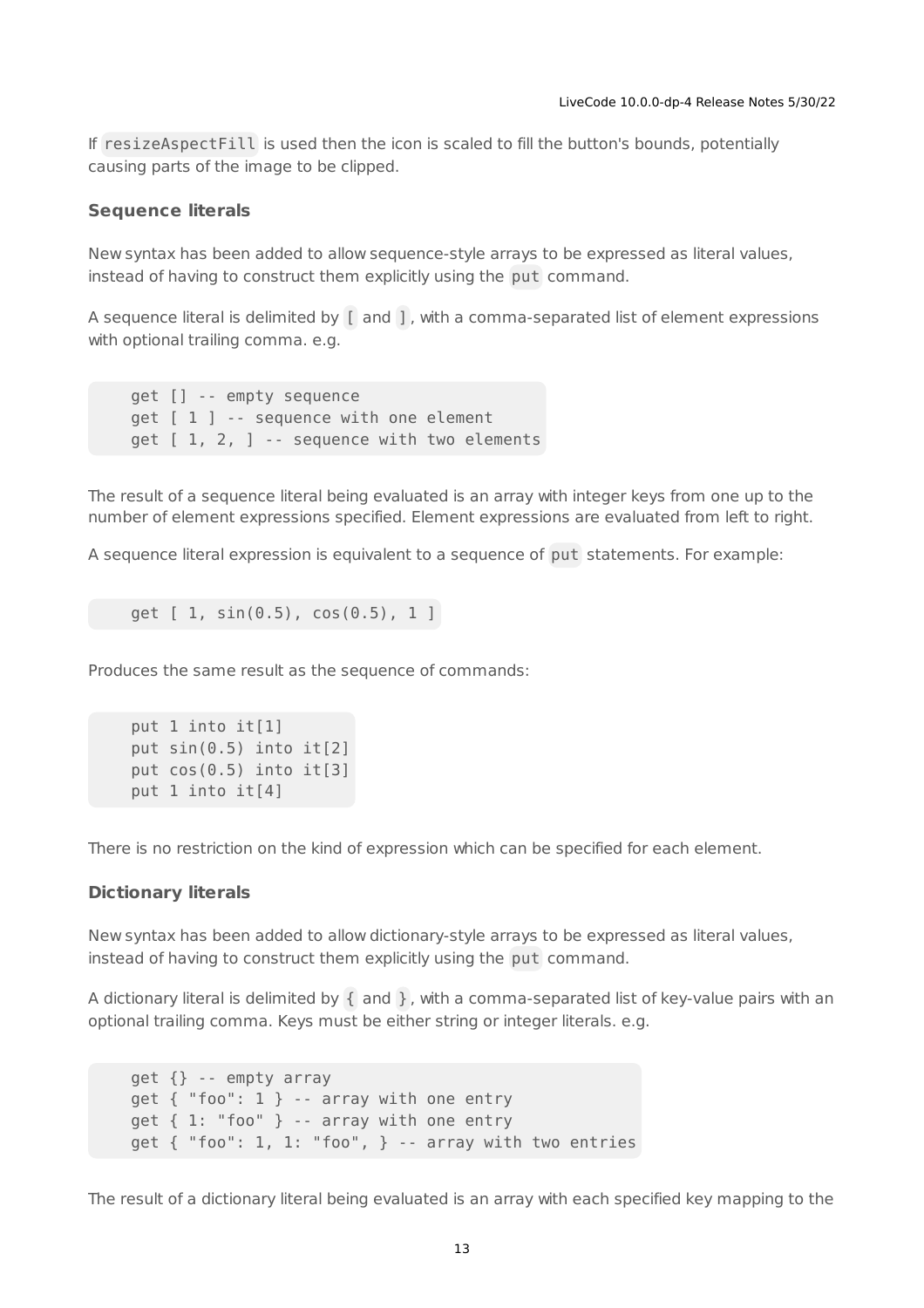result of evaluating its corresponding value expression. Value expressions are evaluated from left to right and building the array will take into account the current setting of the caseSensitive local property.

A dictionary literal expression is equivalent to a sequence of put statements. For example:

qet  $\{$  "a": 1, "b":  $cos(0.5)$ , "c":  $sin(0.5)$ , "d": 1 }

Produces the same result as the sequence of commands:

```
put 1 into it["a"]
put cos(0.5) into it["b"]
put sin(0.5) into it["c"]
put 1 into it["d"]
```
If a the key-value list contains duplicate keys, then the result of evaluating the last value expression for a given key will be the one which is used in the final dictionary array. For example:

get { "a": 1, "a": 2 }

Will result in a dictionary array with a single key "a", with value 2.

If the caseSensitive property is false, and two keys are the same up to case then the value of the key will be the last evaluated value for it, as above, but the key itself will be the first. For example:

set the caseSensitive to false get { "a": 1, "A": 2 }

Will result in a dictionary array with single key "a", with value 2. This behavior is a side-effect of the equivalence of {} to a sequence of put statements in the same order as the key-value pairs.

There is no restriction on the kind of expression which can be specified for each value.

#### **New nothing constant**

A new constant nothing has been added which exposes the special value the engine places in variables which have yet to be explicitly given a value.

The nothing value can be tested for by using the is strictly nothing operator.

Example: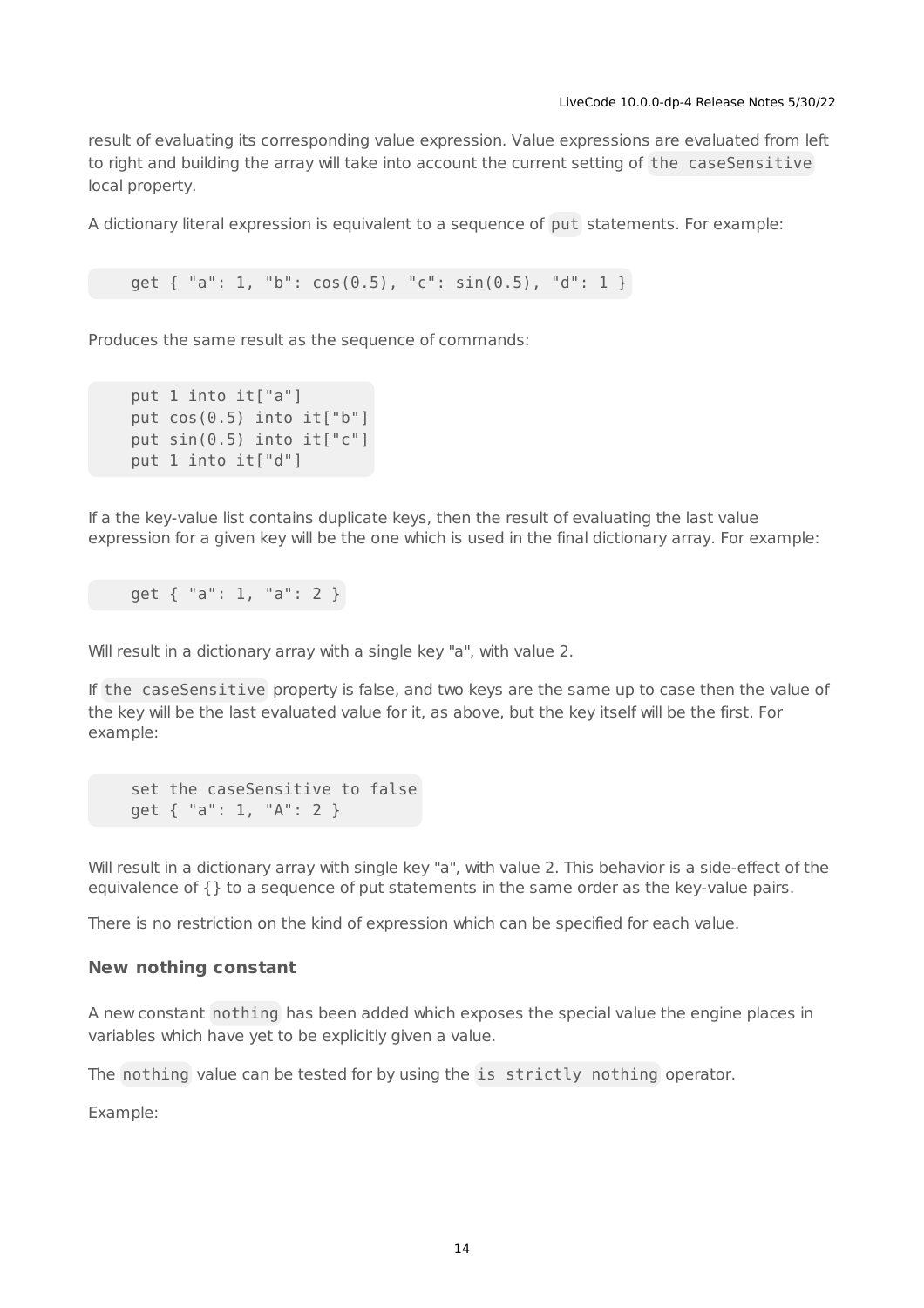```
local tUninitialized, tInitialized
put tUninitialized is strictly nothing -- true
put empty into tInitialized
put tInitialized is strictly nothing -- false
put nothing into tInitialized
put tInitialized is strictly nothing -- true
```
The nothing value behaves like empty when in string context, and like zero when used in number context.

Example:

put nothing is 0 -- true put nothing is empty -- true

Note: In general it is advised to avoid the use of nothing except when working with external data which requires the distinction it provides from empty .

### **Variadic handler indicator**

It is now possible to indicate explicitly that a handler is variadic , i.e. that it takes more arguments than it has explicitly declared parameters. This can be done by using the ellipsis token ( ... ) as the final parameter in the handler's signature.

For example:

```
command MyVariadicCommand pFirst, pSecond, ...
end MyVariadicCommand
```
Use of the ellipsis token in this fashion currently has no effect either when parsing or executing a script and is there to help indicate how a handler should be called.

### **macOS**

#### **Apple architecture support**

Native support for the arm64-based Apple architecture has been added to the macOS IDE, standalone, and server engine.

The IDE and server engine are now shipped as universal binaries with both an Intel and Apple architecture slice.

All externals shipped with LiveCode, except for XPDF and the dboracle revdb driver, also now support Apple architecture.

You can determine which architecture a running macOS engine is using with the processor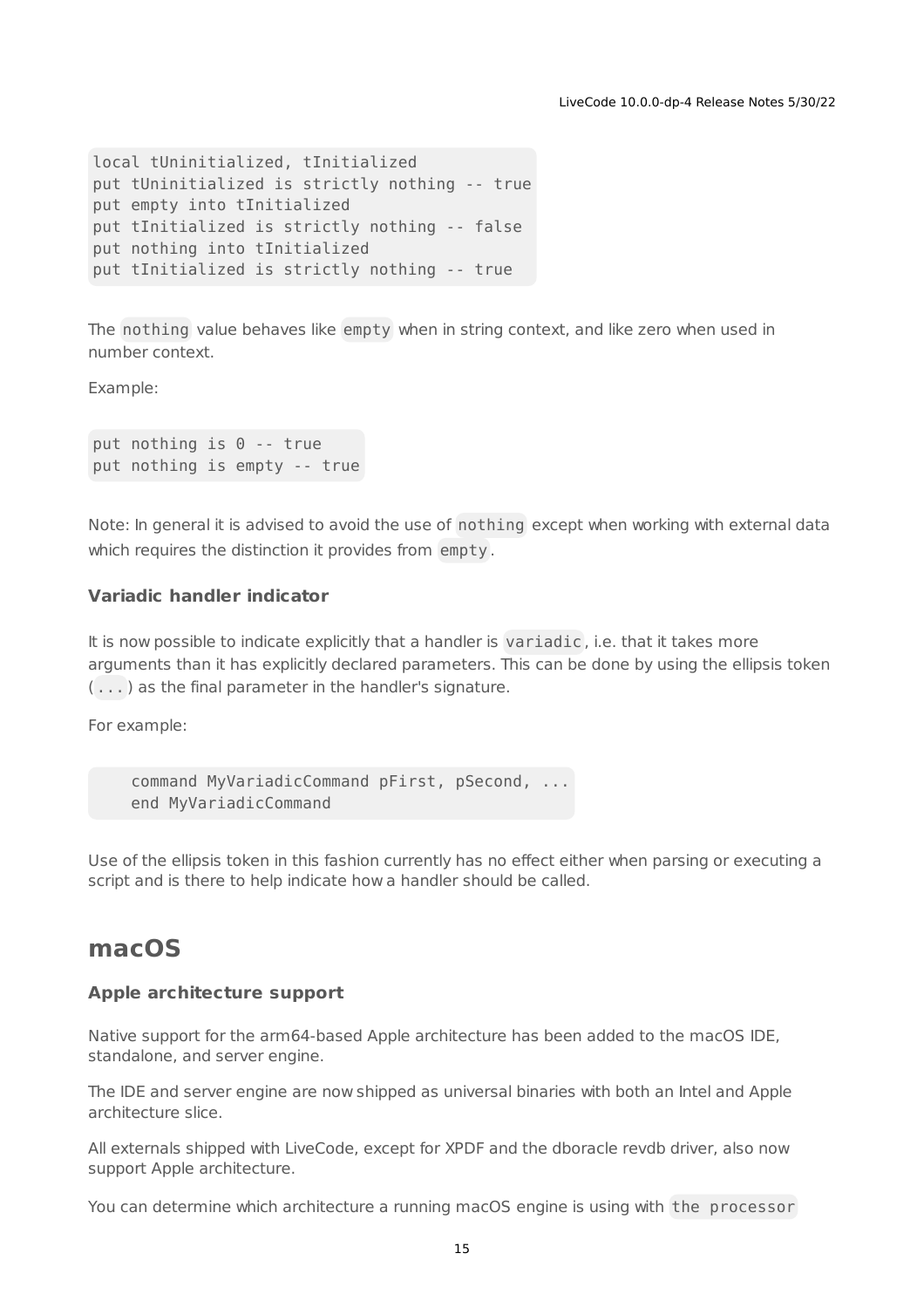function in LiveCode Script, or the the architecture syntax in LiveCode Builder. If running as Intel architecture, these will return x86\_64 ; and if running as Apple architecture, these will return arm64 .

Note: Apple architecture support is currently experimental. To run the IDE using Apple architecture (on supported machines), you must toggle the Open using Rosetta option in the LiveCode.app bundle's Get Info pane in Finder.

Note: As the server engine is a bare executable, it will run using the native architecture of the host machine. If this is of concern, either use the arch shell command to force it run using Intel architecture, or the lipo shell command to remove the Apple architecture slice.

## <span id="page-15-0"></span>**Stack Editor**

### **Dynamic guidelines**

An option to turn on dynamic guidelines in pointer tool mode when controls are moved and resized has been added to the View menu - simply select the Guidelines item toggle them on and off.

When on, and an object is being moved or resized, indicator lines will be displayed when its sides or center line up with other objects' sides or centers and the object will naturally snap to those positions in preference to others. The size of the object will be shown continually, and distances from other controls will be shown next to the relevant indicator lines when they appear.

When on, and with an object selected (but not being moved or resized), holding down the Option key on macOS, or the Alt key on Windows or Linux, will cause the distance between the selected object and control under the mouse pointer to be displayed. If there is no control under the mouse the distances between the selected object and edges of the card will be displayed instead.

# <span id="page-15-1"></span>**Standalone Builder**

### **Apple architecture support**

Support for building macOS standalones which have native Apple architecture support has been added to the standalone builder.

You can now select whether you want to build a macOS standalone with an Intel slice, an Apple slice, or both on the macOS pane of standalone settings.

Note: Apple architecture support is currently experimental. To build a standalone with native Apple architecture support you must explicitly choose the macOS Apple option in standalone settings.

**Web**

**Map**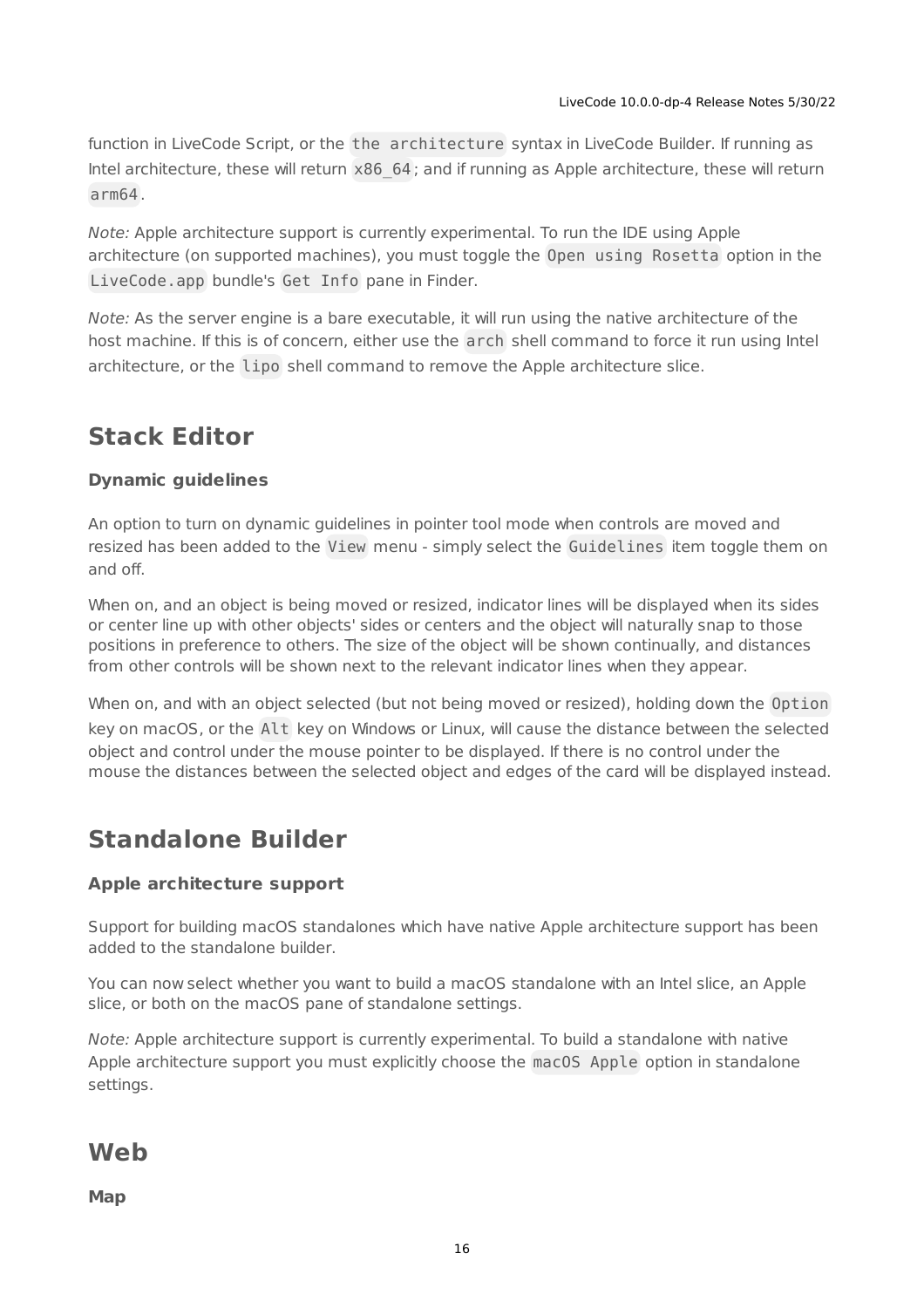The map widget has now been implemented for Web, allowing it to be used in apps deployed to that platform. All properties, events, and syntax are implemented.

In order to use the map widget on web, a Google Maps JavaScript API key is required, and this must be set in the configuration options in the Standalone Builder for the Map Widget inclusion.

### **Custom HTML page**

By default, when testing or building a standalone for Web, the standalone builder will generate a fixed HTML page which embeds the app.

If you want to use your own custom HTML page you can now do so by adding a file named standalone.html to the Copy Files pane in the standalone builder.

### **Browser**

The browser widget has now been implemented for Web, allowing it to be used in apps deployed to that platform.

The following properties are currently implemented:

- allowUserInteraction
- htmlText
- $\bullet$  url
- userAgent
- javaScriptHandlers

The following events are currently implemented:

- browserNavigateBegin
- browserNavigateComplete
- browserDocumentLoadBegin
- browserDocumentLoadComplete

The following engine syntax is currently implemented:

- go forward in widget "myBrowser"
- go back in widget "myBrowser"
- do "myJavaScriptFunction(param1,param2);" in widget "myBrowser"

The implementation uses an HTML5 IFrame which is embedded on the hosting web page and as such is restricted by the same security policies (CORS) as that page. In particular, if the URL of the browser widget comes from a different domain to that of the hosting web page then it is likely that the following features will not work:

- executing JavaScript in the browser
- setting JavaScript handlers
- getting and setting the userAgent property
- going back and forward

For more details about such security policies see [https://developer.mozilla.org/en-](https://developer.mozilla.org/en-US/docs/Web/HTTP/CORS)US/docs/Web/HTTP/CORS.

### **WebAssembly**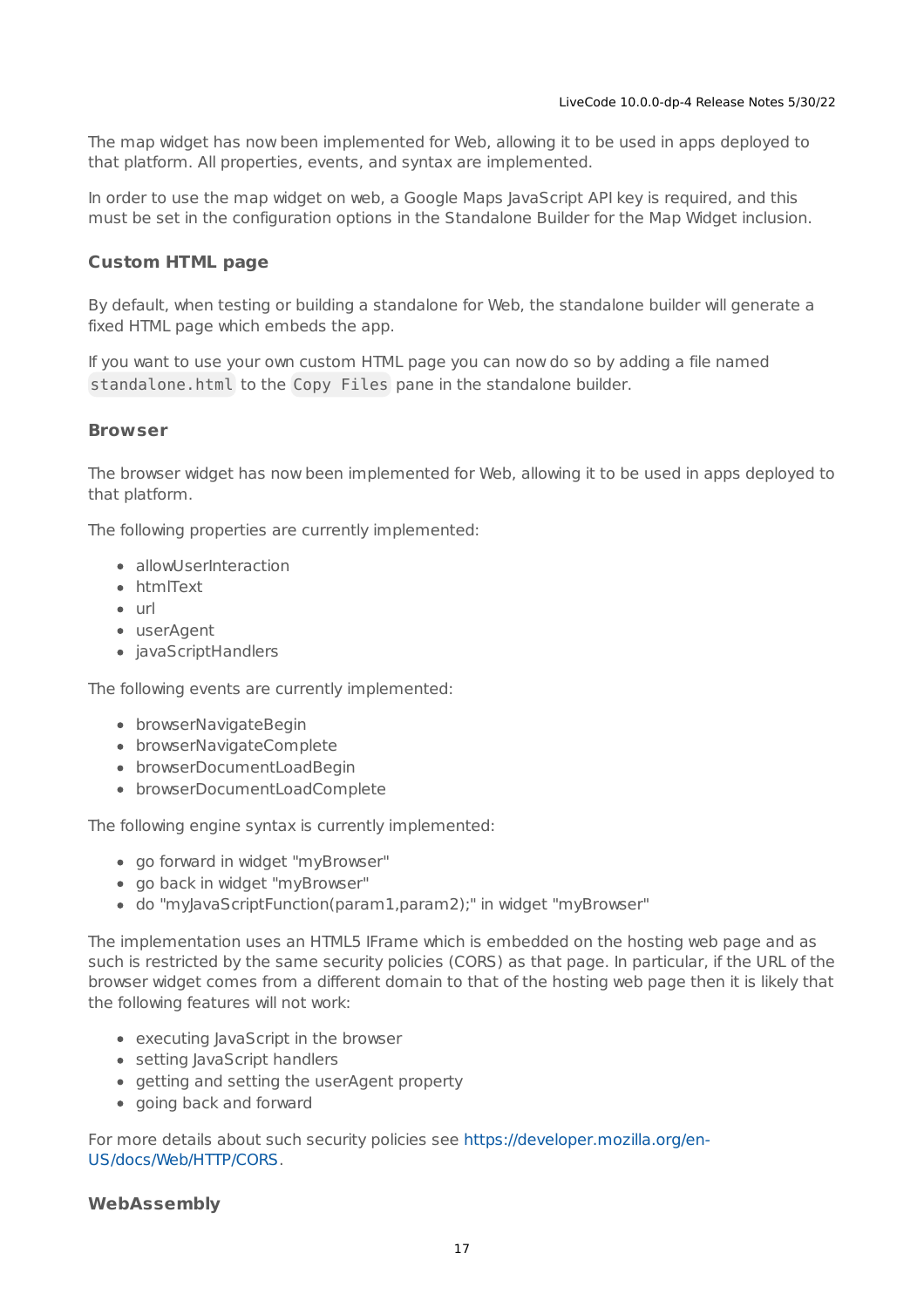The LiveCode engine is now deployed to HTML5 in WebAssembly format. WebAssembly is supported in most major web browsers.

The WebAssembly engine is smaller, and substantially faster than the previous asm.js version.

In addition, moving to this new architecture means that the wait command now works - along with any engine functionality which internally uses wait-like functionality.

# <span id="page-17-0"></span>Breaking Changes

### **Browser**

### **Handling unrecognised URL schemes**

The browser will no longer automatically handle non-standard url schemes on Android, bringing it in line with all other platform browser implementations.

Instead, a browserUnhandledLoadRequest message will be sent allowing an app to provide custom behavior in this case.

To retain the previous behavior, use launch url in response to this message:

on browserUnhandledLoadRequest pUrl launch url pUrl end browserUnhandledLoadRequest

## **LiveCode Builder**

### **Web architecture identifier changed**

The way the web platform's architecture is identified has changed to better reflect the use of wasm. rather than pure JavaScript previously.

The return value of the architecture is now wasm instead of js .

Example: ''' if the architecture is "wasm" then -- previously "js" put true into sIsWasm else put false into sIsWasm end if '''

Any existing code which branches to detect the web architecture using this syntax will need to be updated to take this change into account.

## **LiveCode Script**

### **New reference token**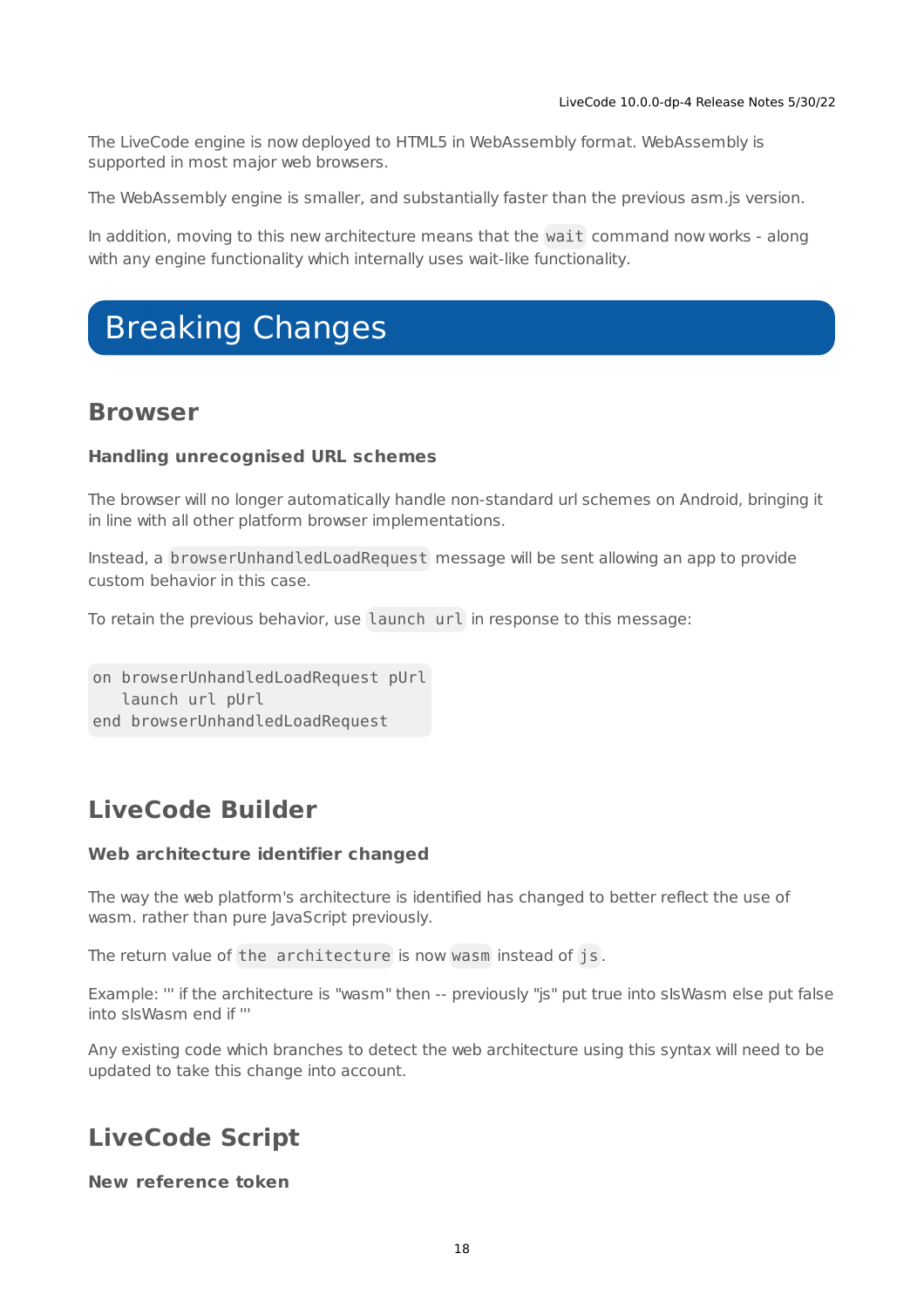The character @ is now reserved as the 'reference' token.

Previously, @ was allowed to appear at the start of constant, variable and handler names. For example @tFoo was a valid name.

Such usage will now cause an error so any scripts using such names will need to be updated to accomodate this change.

Note: Using @ after the first character of a constant, variable or handler name is still supported but is deprecated and should be avoided in new scripts.

#### **Web platform identifier changed**

The way the web platform is identified has been changed.

The return value of the platform (and its alternative form platform() ) is now web instead of html5 .

Example:

```
if the platform is "web" then -- previously "html5"
   put true into sIsWeb
else
  put false into sIsWeb
end if
```
Any existing code which branches to detect the web platform using this syntax will need to be updated to take this change into account.

#### **New ellipsis token**

The character sequence ... is now reserved as the 'ellipsis' token.

Previously, ... was allowed in constant, variable and handler names as long as it appeared after the first character. For example, t...Foo and myHandler... were both valid names.

Such usage will now cause an error so any scripts using such names will need to be updated to accommodate this change.

#### **Web processor identifier changed**

The way the web platform's processor is identified has changed to better reflect the use of wasm. rather than pure JavaScript previously.

The return value of the processor (and its alternative form processor() is now wasm instead of js .

Example: ''' if the processor is "wasm" then -- previously "js" put true into sIsWasm else put false into sIsWasm end if '''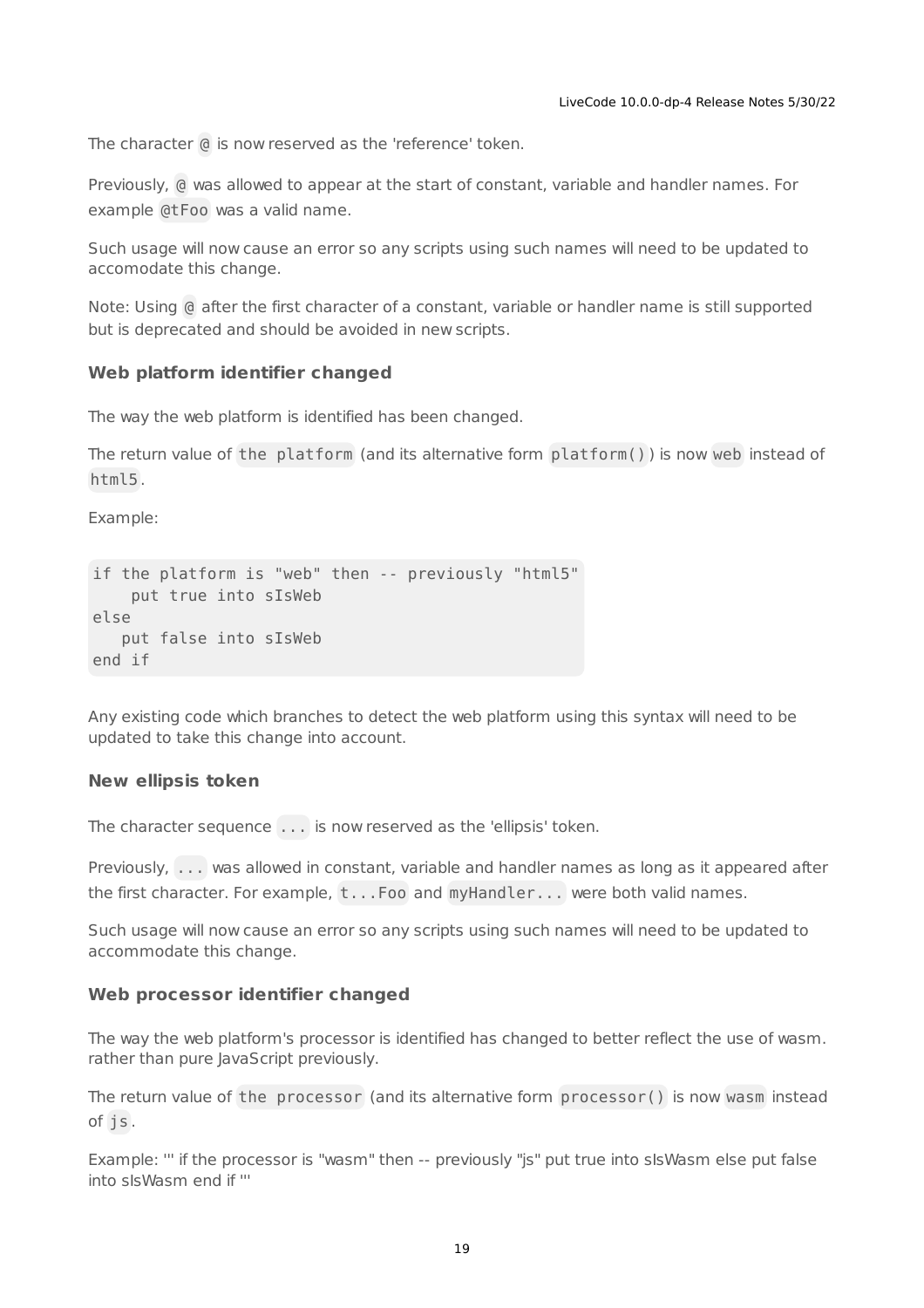Any existing code which branches to detect the web processor using this syntax will need to be updated to take this change into account.

### **Correction to system version string on macOS**

The engine will now return the correct value for the systemVersion on all macOS versions.

Previously, when running on macOS 11.0 and above, the system version would be reported as 10.16.0 .

Now, on Big Sur, the system version will be reported starting from 11.0.0 ; and, on Monterey, the system version will be reported starting from 12.0.0 .

Due to this change, any legacy (macOS-specific) scripts which assume that the first number of the systemVersion will be 10 to detect running on Mac OS X, or ignore the first number of the systemVersion entirely and only compare using the second and third, will have to be updated to accomodate this change.

# <span id="page-19-0"></span>Other Changes

## **Android**

The IME (soft keyboard on mobile) is now activated and deactivated if required only on redraw. The change allows lock screen to delay changes to the IME.

## **iOS**

The IME (soft keyboard on mobile) is now activated and deactivated if required only on redraw. The change allows lock screen to delay changes to the IME.

# <span id="page-19-1"></span>Issues Resolved

## <span id="page-19-2"></span>**Features implemented**

| 23407 | Dictionary and sequence literal syntax has been added<br>allowing much easier expression of array-based values | $10.0.0 -$<br>$dp-4$ |
|-------|----------------------------------------------------------------------------------------------------------------|----------------------|
| 23699 | A new constant nothing has been added to expose the<br>special value placed in uninitialized variables         | $10.0.0 -$<br>$dp-4$ |
| 23706 | A utility handler has been added to LCB to allow starting<br>Android activities and receiving their results    | $10.0.0 -$<br>$dp-4$ |
| 23425 | The map widget can now be used in apps deployed to Web                                                         | $10.0.0 -$<br>$dp-3$ |
|       | Syntax has been added to LCB allowing encoding to, and decoding from,                                          | $10.0.0 -$           |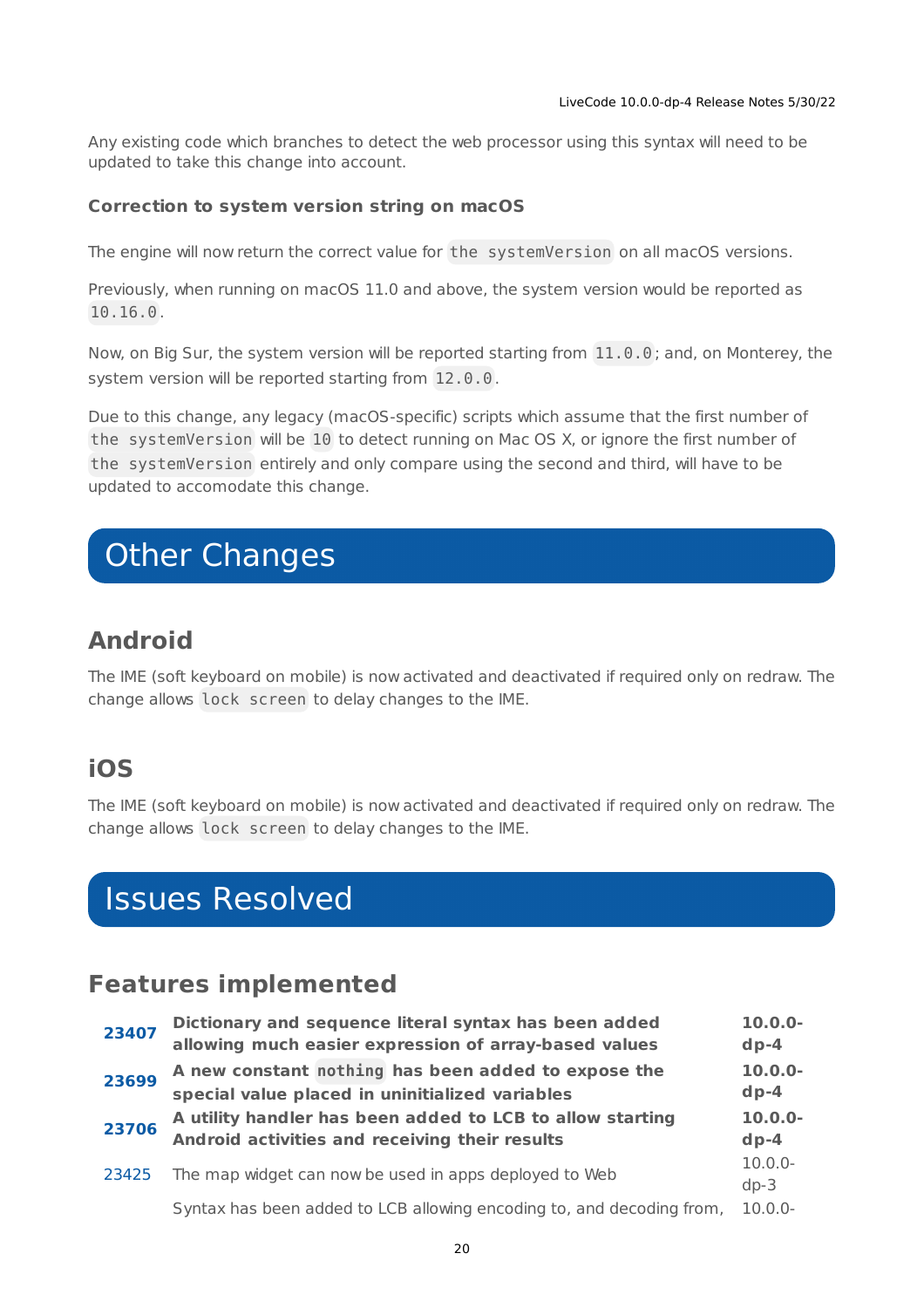| 23573 | base64                                                                                                                         | $dp-3$                   |
|-------|--------------------------------------------------------------------------------------------------------------------------------|--------------------------|
| 23574 | Syntax has been added to LCB allowing encoding to, and decoding from,<br>a variety of text encodings                           | $10.0.0 -$<br>$dp-3$     |
| 2734  | A new option Guidelines has been added to the View menu which<br>turns on dynamic indicators when moving and resizing controls | $10.0.0 -$<br>$dp-2$     |
| 23472 | A handler can now be marked as variadic by using as the last<br>declared parameter                                             | $10.0.0 -$<br>$dp-2$     |
| 23479 | The Web-specific LCB utility function HandlerAsJSFunction can now be<br>used on any handler                                    | $10.0.0 -$<br>$dp-2$     |
| 23480 | A new set chunk has been added to LCB to allow access to specific<br>custom property sets of script objects                    | $10.0.0 -$<br>$dp-2$     |
| 23495 | Aspect-ratio preserving options have been added to the button's<br>iconGravity property                                        | $10.0.0 -$<br>$dp-2$     |
| 23513 | Browser widgets now implement the opaque property, controlling<br>whether the default background is drawn or not               | $10.0.0 -$<br>$dp-2$     |
| 23518 | New handlers have been added for easily converting between<br>JObjectArray and List types in LCB                               | $10.0.0 -$<br>$dp-2$     |
| 23530 | The browser widget can now be used in apps deployed to Web                                                                     | $10.0.0 -$<br>$dp-2$     |
| 23548 | It is now possible to customize the HTML page used to embed apps<br>when deploying to Web                                      | $10.0.0 -$<br>$dp-2$     |
| 23558 | A preview of a new chart widget is now available on the tools palette                                                          | $10.0.0 -$<br>$dp-2$     |
| 23138 | A new clipSnapshots property has been added to the barcode<br>scanner on Android                                               | $10.0.0 -$<br>$dp-1$     |
| 23322 | Support for GLES3.x acceleratedRendering has been added for<br>Android and iOS devices                                         | $10.0.0 -$<br>$dp-1$     |
| 23329 | A new bounds option has been added to the LCB begin layer<br>command                                                           | $10.0.0 -$<br>$dp-1$     |
| 23332 | A new device transform property has been added to the LCB canvas<br>object                                                     | $10.0.0 -$<br>$dp-1$     |
| 23334 | A new is valid operator has been added to the LCB image object                                                                 | $10.0.0 -$<br>$dp-1$     |
| 23441 | Web deployment now uses WebAssembly                                                                                            | $10.0.0 -$<br>$dp-1$     |
| 22998 | Apple architecture support has been added to the macOS IDE,<br>standalone builder, and server engine                           | pending<br>$9.6.8$ -rc-1 |

# <span id="page-20-0"></span>**Regressions fixed**

| 23646 | Using go from a popup menu menuPick handler will no longer | $10.0.0 -$ |
|-------|------------------------------------------------------------|------------|
|       | cause an exception when running in web                     | $d_{D-4}$  |
| 23678 | Deleting a stack will no longer cause an exception when    | $10.0.0 -$ |
|       | running in web                                             | $d_{D-4}$  |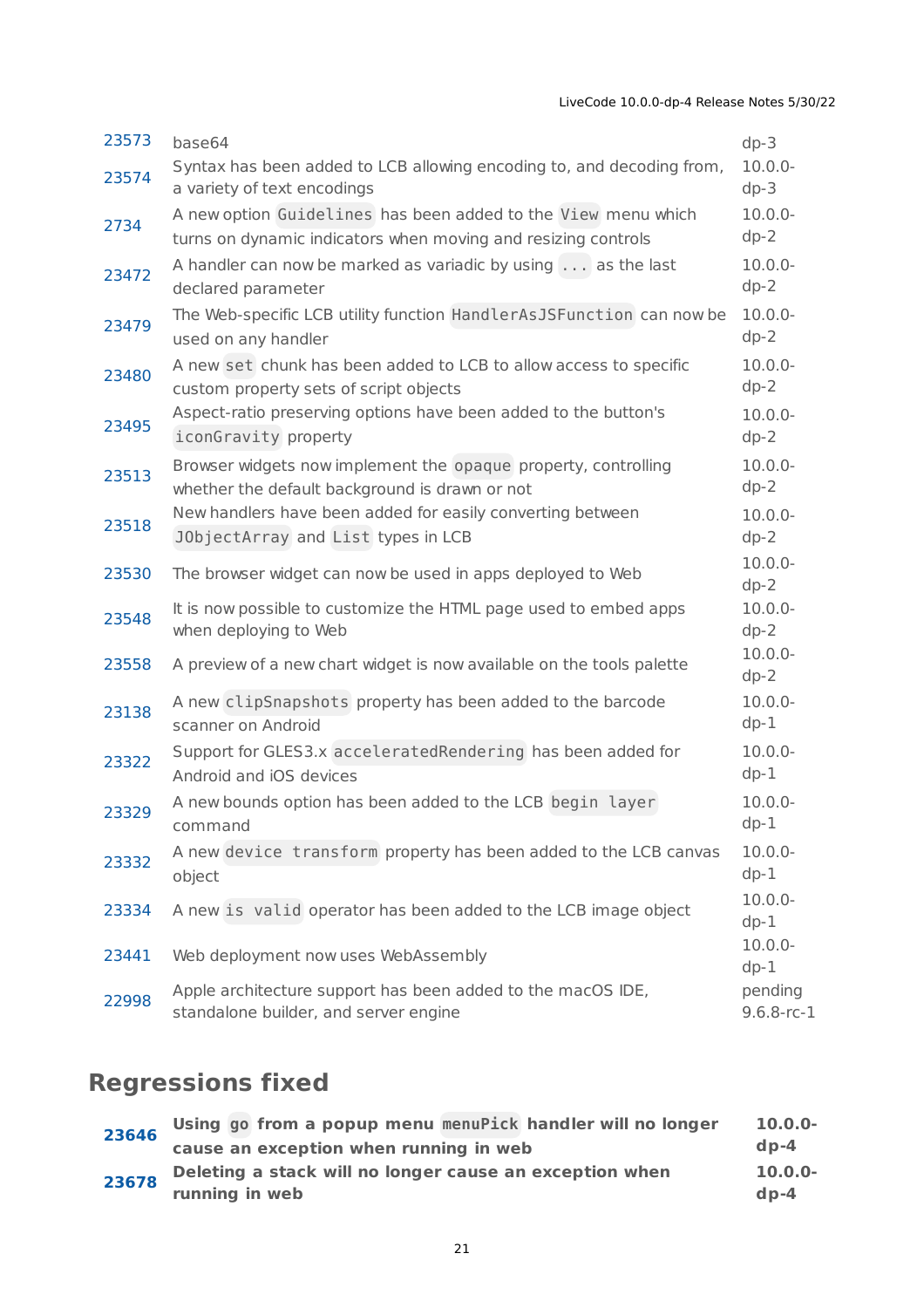| 23686 An execution error no longer occurs when a user clicks on a | $10.0.0 -$ |
|-------------------------------------------------------------------|------------|
| marker in the Map Widget                                          | $dp-4$     |

## <span id="page-21-0"></span>**Bugs fixed**

| 23648 | The Map Widget row of the inclusions pane in the standalone<br>settings now includes Web in the supported platforms list        | $10.0.0 -$<br>$dp-4$                      |
|-------|---------------------------------------------------------------------------------------------------------------------------------|-------------------------------------------|
| 23649 | An issue preventing check for updates working correctly has<br>been resolved                                                    | $10.0.0 -$<br>$dp-4$                      |
| 23677 | Files created in the web engine's memory filesystem can now<br>be subsequently read from                                        | $10.0.0 -$<br>$dp-4$                      |
| 21053 | The soft keyboard will now only appear for focused fields when running a<br>web app in a mobile browser                         | $10.0.0 -$<br>$dp-3$                      |
| 23590 | The default content type used when doing POST or PUT requests on web<br>has been corrected to application/x-www-form-urlencoded | $10.0.0 -$<br>$dp-3$                      |
| 23631 | Using the platform or platform() now returns web rather than<br>html5 when used in Web standalones                              | $10.0.0 -$<br>$dp-3$                      |
| 23636 | The processor/architecture of web standalones now reports as wasm<br>rather than js                                             | $10.0.0 -$<br>$dp-3$                      |
| 21666 | The browser will no longer automatically launch applications to handle non-<br>standard url schemes on Android                  | $10.0.0 -$<br>$dp-2$                      |
| 23470 | The web engine will no longer crash while changing cards when there is a<br>widget with a native layer present                  | $10.0.0 -$<br>$dp-2$                      |
| 23471 | The character sequence is now reserved and cannot be used in<br>constant, variable or handler names                             | $10.0.0 -$<br>$dp-2$                      |
| 23476 | The character @ is now reserved and cannot be used as the first character<br>of a constant, variable or handler name            | $10.0.0 -$<br>$dp-2$                      |
| 23485 | URL operations now work on web when the internet library is included                                                            | $10.0.0 -$<br>$dp-2$                      |
| 23551 | The value of my resources folder is now correct when LCB extensions<br>are used in apps deployed to Web                         | $10.0.0 -$<br>$dp-2$                      |
| 23565 | Controls using native layers on Web now clip correctly when placed in<br>groups                                                 | $10.0.0 -$<br>$dp-2$                      |
| 16076 | The wait command is now supported when using web deployment                                                                     | $10.0.0 -$<br>$dp-1$                      |
| 22840 | The IME is now activated and deactivated if required only on redraw                                                             | $10.0.0 -$<br>$dp-1$                      |
| 22914 | The keyboardActivated and keyboardDeactivated messages now<br>break wait for messages on Android.                               | $10.0.0 -$<br>$dp-1$                      |
| 22996 | Java methods which trigger LCB handlers no longer cause a JNI error                                                             | $10.0.0 -$<br>$dp-1$                      |
| 20546 | The revpdfprinter driver is now included with the server engine allowing<br>open printing to pdf to work                        | pending<br>$9.6.8 -$<br>$rc-1$<br>pending |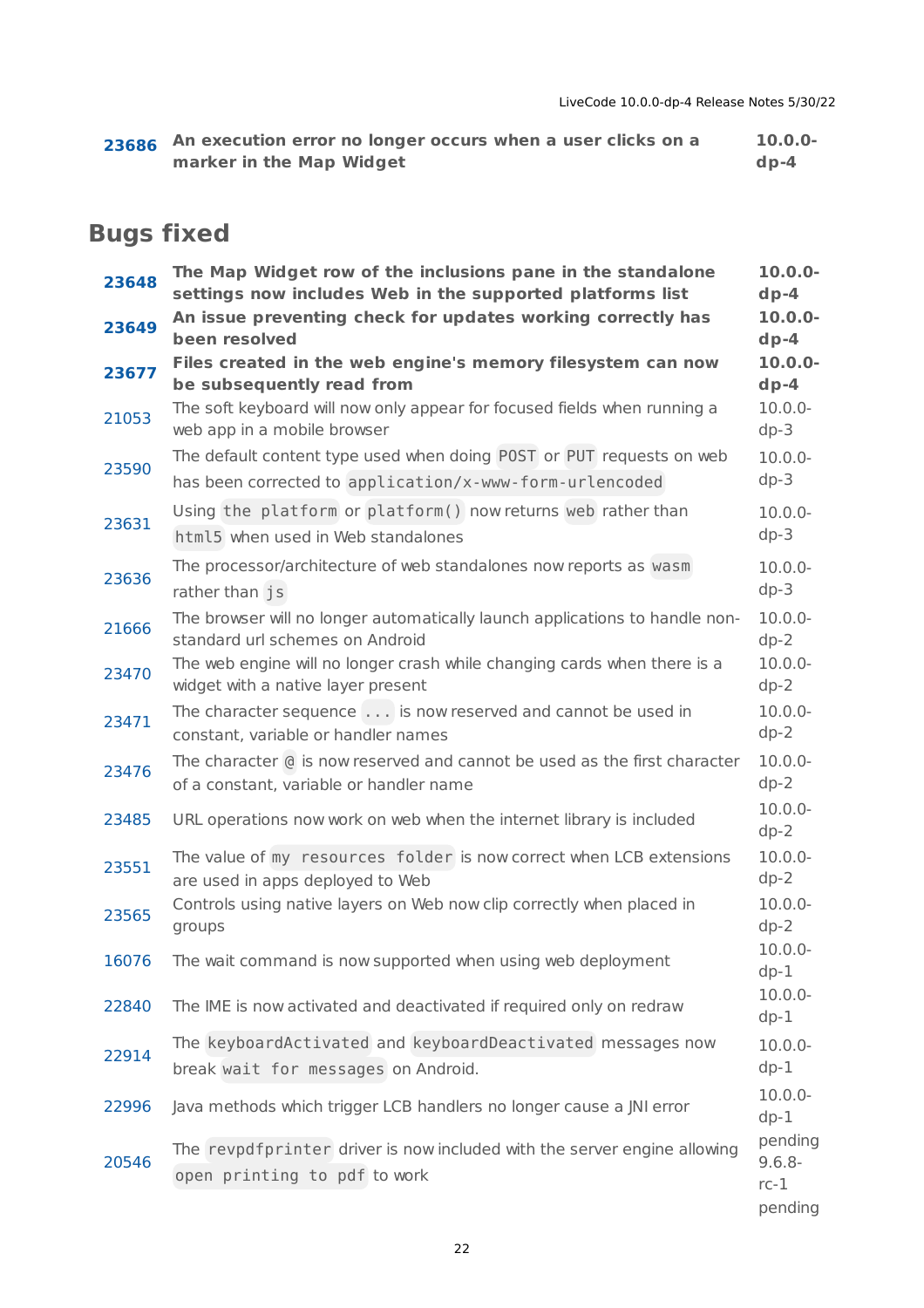| 22650 | Repeatedly setting the filename of a mobile player control on iOS now<br>works reliably                                                                                                       | $9.6.8 -$<br>$rc-1$            |
|-------|-----------------------------------------------------------------------------------------------------------------------------------------------------------------------------------------------|--------------------------------|
| 22887 | On macOS, the systemVersion will now return the correct value on all<br>operating system versions                                                                                             | pending<br>$9.6.8 -$<br>$rc-1$ |
| 23515 | The default deployment platforms for a new stack are now appropriate for<br>the current license                                                                                               | pending<br>$9.6.8 -$<br>$rc-1$ |
| 23527 | Using exit to top in a function called when evaluating a function call's<br>arguments now works correctly                                                                                     | pending<br>$9.6.8 -$<br>$rc-1$ |
| 23576 | AppleScript can now be used to control other applications from both the<br>IDE and standalones on macOS                                                                                       | pending<br>$9.6.8 -$<br>$rc-1$ |
| 23578 | The XPDF external is now available again                                                                                                                                                      | pending<br>$9.6.8 -$<br>$rc-1$ |
| 23579 | The minWidth, maxWidth, minHeight and maxHeight properties now work<br>correctly on stacks which have their scaleFactor set                                                                   | pending<br>$9.6.8 -$<br>$rc-1$ |
| 23587 | Exiting fullscreen media playback will no longer cause a crash on iOS                                                                                                                         | pending<br>$9.6.8 -$<br>$rc-1$ |
| 23602 | The (legacy) Android app icon standalone setting will now persist from<br>older versions of LiveCode                                                                                          | pending<br>$9.6.8 -$<br>$rc-1$ |
| 23611 | The return value of do as applescript is now formatted correctly when<br>running through Rosetta on Apple architecture macs                                                                   | pending<br>$9.6.8 -$<br>$rc-1$ |
| 23612 | The map widget API key is now reliably included in the standalone manifest                                                                                                                    | pending<br>$9.6.8 -$<br>$rc-1$ |
| 23618 | Folders added to the Copy Files list are now included recursively in web<br>standalones                                                                                                       | pending<br>$9.6.8 -$<br>$rc-1$ |
| 23620 | Adding empty files to the Copy Files list will no longer cause standalone<br>building to fail when targetting iOS                                                                             | pending<br>$9.6.8 -$<br>$rc-1$ |
| 23621 | The supported platforms of the INI Library, Mac Status Menu,<br>Secure Key Storage, Time zone library and Drawing library<br>extensions are now displayed correctly in the standalone builder | pending<br>$9.6.8 -$<br>$rc-1$ |
| 23626 | Encoding text to utf16be using the textEncode function now works<br>correctly on Windows                                                                                                      | pending<br>$9.6.8 -$<br>$rc-1$ |
| 23638 | The user guide PDF no longer has missing images                                                                                                                                               | pending<br>$9.6.8 -$<br>$rc-1$ |
|       | Using the image variant of export when the source is not an image                                                                                                                             | pending                        |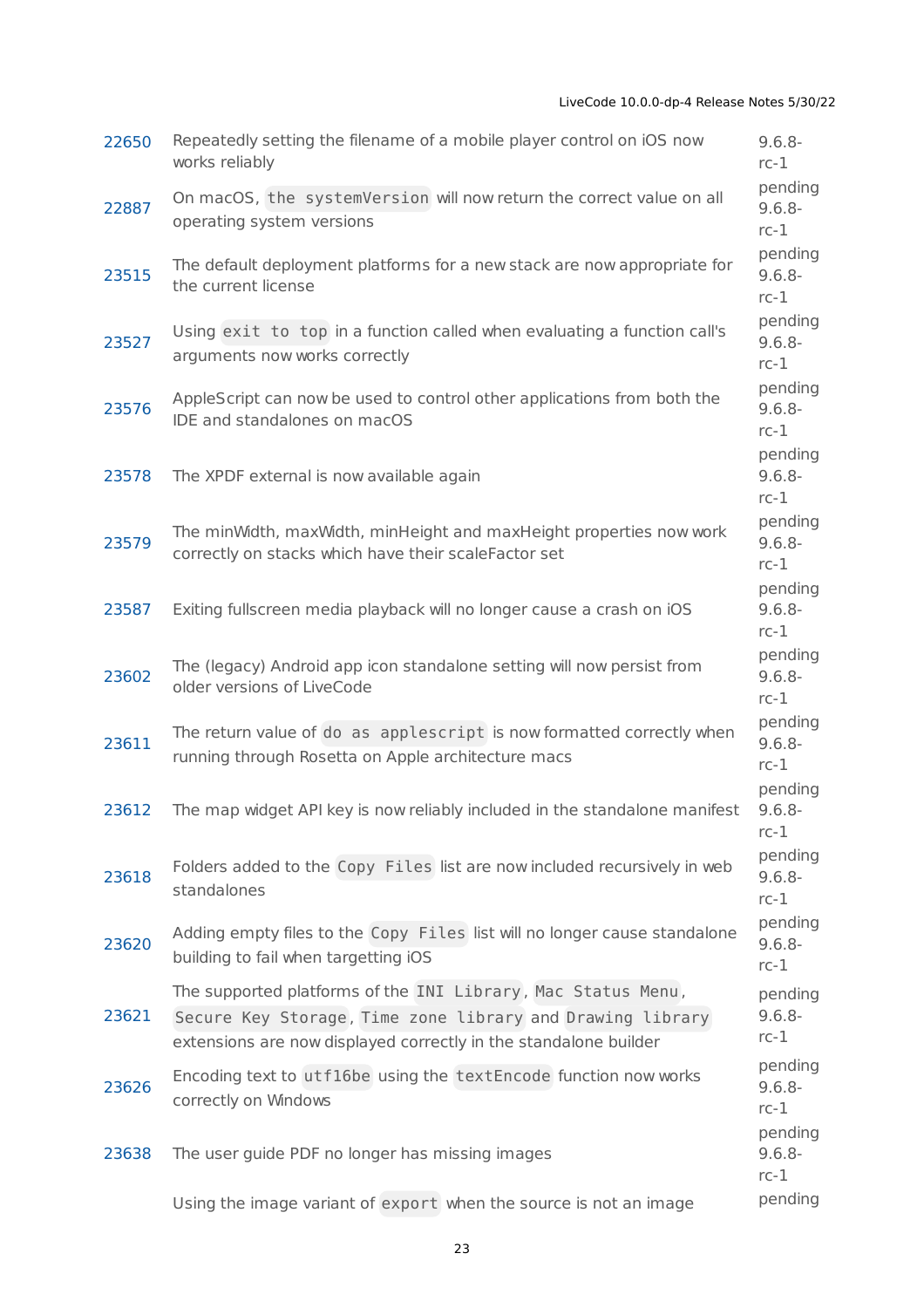#### LiveCode 10.0.0-dp-4 Release Notes 5/30/22

| 23655 | object will no longer cause a crash.                                                                                | $9.6.8 -$<br>$rc-1$            |
|-------|---------------------------------------------------------------------------------------------------------------------|--------------------------------|
| 23661 | Updating the screen in a tight loop on macOS will no longer cause memory<br>usage to slowly increase                | pending<br>$9.6.8 -$<br>$rc-1$ |
| 23663 | The dictionary entries for mergJS0N are now available again                                                         | pending<br>$9.6.8 -$<br>$rc-1$ |
| 23673 | The put command can now be used without a target before else in a<br>single-line if statement                       | pending<br>$9.6.8 -$<br>$rc-1$ |
| 23682 | Redraw glitches no longer occur when performing a visual effect<br>immediately after another window update on macOS | pending<br>$9.6.8 -$<br>$rc-1$ |
| 23705 | Using the widget variant of export when the source is an unknown widget<br>kind will no longer cause a crash        | pending<br>$9.6.8 -$<br>$rc-1$ |
| 12550 | The time taken to clone a stack when the message box is open has been<br>reduced                                    | 9.6.7                          |
| 23492 | IDE responsiveness will no longer reduce after the message box has been<br>opened and then closed                   | 9.6.7                          |
| 23531 | Script execution errors are now displayed correctly when the script editor is<br>opened in debug mode               | 9.6.7                          |

# <span id="page-23-0"></span>Previous release notes

- [LiveCode](https://downloads.livecode.com/livecode/9_6_7/LiveCodeNotes-9_6_7.pdf) 9.6.7 Release Notes
- [LiveCode](https://downloads.livecode.com/livecode/9_6_6/LiveCodeNotes-9_6_6.pdf) 9.6.6 Release Notes
- [LiveCode](https://downloads.livecode.com/livecode/9_6_5/LiveCodeNotes-9_6_5.pdf) 9.6.5 Release Notes
- [LiveCode](https://downloads.livecode.com/livecode/9_6_4/LiveCodeNotes-9_6_4.pdf) 9.6.4 Release Notes
- [LiveCode](https://downloads.livecode.com/livecode/9_6_3/LiveCodeNotes-9_6_3.pdf) 9.6.3 Release Notes
- [LiveCode](https://downloads.livecode.com/livecode/9_6_2/LiveCodeNotes-9_6_2.pdf) 9.6.2 Release Notes
- [LiveCode](https://downloads.livecode.com/livecode/9_6_1/LiveCodeNotes-9_6_1.pdf) 9.6.1 Release Notes
- [LiveCode](https://downloads.livecode.com/livecode/9_6_0/LiveCodeNotes-9_6_0.pdf) 9.6.0 Release Notes
- [LiveCode](https://downloads.livecode.com/livecode/9_5_1/LiveCodeNotes-9_5_1.pdf) 9.5.1 Release Notes
- [LiveCode](https://downloads.livecode.com/livecode/9_5_0/LiveCodeNotes-9_5_0.pdf) 9.5.0 Release Notes
- [LiveCode](https://downloads.livecode.com/livecode/9_0_5/LiveCodeNotes-9_0_5.pdf) 9.0.5 Release Notes
- [LiveCode](https://downloads.livecode.com/livecode/9_0_4/LiveCodeNotes-9_0_4.pdf) 9.0.4 Release Notes
- [LiveCode](https://downloads.livecode.com/livecode/9_0_3/LiveCodeNotes-9_0_3.pdf) 9.0.3 Release Notes
- [LiveCode](https://downloads.livecode.com/livecode/9_0_2/LiveCodeNotes-9_0_2.pdf) 9.0.2 Release Notes
- [LiveCode](https://downloads.livecode.com/livecode/9_0_1/LiveCodeNotes-9_0_1.pdf) 9.0.1 Release Notes
- [LiveCode](https://downloads.livecode.com/livecode/9_0_0/LiveCodeNotes-9_0_0.pdf) 9.0.0 Release Notes
- [LiveCode](https://downloads.livecode.com/livecode/8_1_10/LiveCodeNotes-8_1_10.pdf) 8.1.10 Release Notes
- [LiveCode](https://downloads.livecode.com/livecode/8_1_9/LiveCodeNotes-8_1_9.pdf) 8.1.9 Release Notes
- [LiveCode](https://downloads.livecode.com/livecode/8_1_8/LiveCodeNotes-8_1_8.pdf) 8.1.8 Release Notes
- [LiveCode](https://downloads.livecode.com/livecode/8_1_7/LiveCodeNotes-8_1_7.pdf) 8.1.7 Release Notes
- [LiveCode](https://downloads.livecode.com/livecode/8_1_6/LiveCodeNotes-8_1_6.pdf) 8.1.6 Release Notes